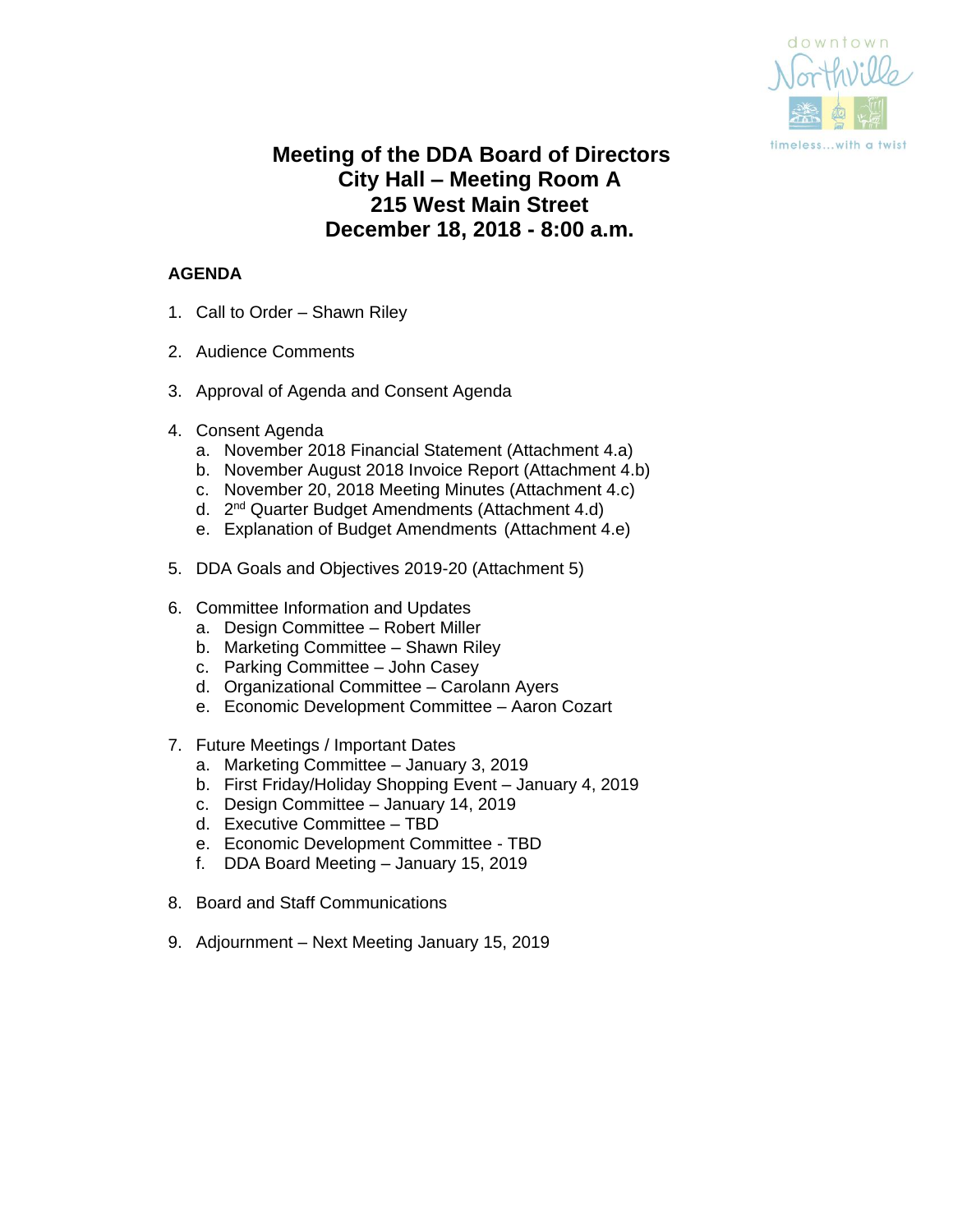| 12/03/2018 01:37 PM |  |  |
|---------------------|--|--|
|---------------------|--|--|

#### User: GBELL DB: Northville

#### REVENUE AND EXPENDITURE REPORT FOR CITY OF NORTHVILLE

PERIOD ENDING 11/30/2018

Attachement 4.a

#### % Fiscal Year Completed: 41.92

|  | NOVEMBER BENCHMARK 42% |  |
|--|------------------------|--|
|--|------------------------|--|

| GL NUMBER                                | DESCRIPTION                                      | $2018 - 19$<br>ORIGINAL<br><b>BUDGET</b> | $2018 - 19$<br>AMENDED BUDGET | YTD BALANCE<br>11/30/2018<br>NORM (ABNORM) | ACTIVITY FOR<br>MONTH 11/30/18<br>INCR (DECR) | AVAILABLE<br><b>BALANCE</b><br>NORM (ABNORM) | % BDGT<br>USED  |
|------------------------------------------|--------------------------------------------------|------------------------------------------|-------------------------------|--------------------------------------------|-----------------------------------------------|----------------------------------------------|-----------------|
|                                          | Fund 370 - DOWNTOWN DEVELOPMENT AUTHORITY        |                                          |                               |                                            |                                               |                                              |                 |
| Revenues<br>Dept 000                     |                                                  |                                          |                               |                                            |                                               |                                              |                 |
| PROPERTY TAXES<br>370-000-403.000        | CURRENT PROPERTY TAXES                           | 669,444.00                               | 669,444.00                    | 580, 377.47                                | 0.00                                          | 89,066.53                                    | 86.70           |
| 370-000-403.010                          | DDA OPERATING LEVY                               | 58,211.00                                | 58,211.00                     | 54,897.62                                  | 746.90                                        | 3, 313.38                                    | 94.31           |
| 370-000-403.040                          | LOCAL COMMUNITY STABILIZATION SHARE              | 36,000.00                                | 32,041.00                     | 32,041.08                                  | 0.00                                          | (0.08)                                       | 100.00          |
| 370-000-418.000                          | PROPERTY TAXES - OTHER                           | (5,000.00)                               | (5,000.00)                    | 0.00                                       | 0.00                                          | (5,000.00)                                   | 0.00            |
| PROPERTY TAXES                           |                                                  | 758,655.00                               | 754,696.00                    | 667, 316.17                                | 746.90                                        | 87, 379.83                                   | 88.42           |
| GRANTS & OTHER LOCAL SOURCES             |                                                  |                                          |                               |                                            |                                               |                                              |                 |
| 370-000-586.020                          | SPONSORSHIPS                                     | 8,000.00                                 | 8,000.00                      | 7,053.00                                   | 100.00                                        | 947.00                                       | 88.16           |
| GRANTS & OTHER LOCAL SOURCES             |                                                  | 8,000.00                                 | 8,000.00                      | 7,053.00                                   | 100.00                                        | 947.00                                       | 88.16           |
| COMMUNITY CENTER REVENUES                |                                                  |                                          |                               |                                            |                                               |                                              |                 |
| 370-000-659.110                          | RENTS-SHORT TERM                                 | 150.00                                   | 400.00                        | 400.00                                     | 0.00                                          | 0.00                                         | 100.00          |
| COMMUNITY CENTER REVENUES                |                                                  | 150.00                                   | 400.00                        | 400.00                                     | 0.00                                          | 0.00                                         | 100.00          |
| INTEREST                                 |                                                  |                                          |                               |                                            |                                               |                                              |                 |
| 370-000-664.000                          | INTEREST - COMERICA INVESTMENT POOL              | 2,500.00                                 | 2,500.00                      | 1,785.40                                   | 555.08                                        | 714.60                                       | 71.42           |
| $370 - 000 - 664.190$                    | INTEREST - MI CLASS 1 DIST                       | 0.00                                     | 100.00                        | 216.89                                     | 0.00                                          | (116.89)                                     | 216.89          |
| 370-000-664.200                          | LONG TERM INVESTMENT EARNINGS                    | 5,000.00                                 | 5,000.00                      | 1,429.19                                   | 0.00                                          | 3,570.81                                     | 28.58           |
| $370 - 000 - 664.300$                    | UNREALIZED MARKET CHANGE IN INVESTMENTS          | (2,000.00)                               | (2,000.00)                    | 12.51                                      | 0.00                                          | (2, 012.51)                                  | (0.63)          |
| $370 - 000 - 664.400$                    | INVESTMENT POOL BANK FEES                        | (600.00)                                 | (600.00)                      | (127.90)                                   | (30.66)                                       | (472.10)                                     | 21.32           |
| 370-000-664.500<br>$370 - 000 - 664.600$ | INVESTMENT ADVISORY FEES<br>BANK LOCKBOX FEES    | (750.00)<br>(300.00)                     | (750.00)<br>(300.00)          | (110.68)<br>(81.06)                        | 0.00<br>(8.24)                                | (639.32)<br>(218.94)                         | 14.76<br>27.02  |
|                                          |                                                  |                                          |                               |                                            |                                               |                                              |                 |
| INTEREST                                 |                                                  | 3,850.00                                 | 3,950.00                      | 3,124.35                                   | 516.18                                        | 825.65                                       | 79.10           |
| MISCELLANEOUS REVENUES                   |                                                  |                                          |                               |                                            |                                               |                                              |                 |
| $370 - 000 - 666.000$                    | MISCELLANEOUS REVENUE                            | 200.00                                   | 200.00                        | 1,118.00                                   | 260.00                                        | (918.00)                                     | 559.00          |
| $370 - 000 - 667.000$                    | INSURANCE PROCEEDS                               | 0.00                                     | 0.00                          | 6,427.00                                   | 1,000.00                                      | (6, 427.00)                                  | 100.00          |
| 370-000-673.000<br>370-000-687.010       | GAIN ON DISPOSAL OF ASSETS<br>MMRMA DISTRIBUTION | 0.00<br>0.00                             | 0.00<br>2,390.00              | 64.00<br>2,389.50                          | 0.00<br>0.00                                  | (64.00)<br>0.50                              | 100.00<br>99.98 |
| MISCELLANEOUS REVENUES                   |                                                  | 200.00                                   | 2,590.00                      | 9,998.50                                   | 1,260.00                                      | (7, 408.50)                                  | 386.04          |
|                                          |                                                  |                                          |                               |                                            |                                               |                                              |                 |
| FUND BALANCE RESERVE<br>370-000-699.010  |                                                  | 0.00                                     |                               | 0.00                                       |                                               |                                              |                 |
|                                          | APPROP OF PRIOR YEAR'S SURPLUS                   |                                          | 22,316.00                     |                                            | 0.00                                          | 22,316.00<br>22,316.00                       | 0.00            |
| FUND BALANCE RESERVE                     |                                                  | 0.00                                     | 22,316.00                     | 0.00                                       | 0.00                                          |                                              | 0.00            |
| Total Dept 000                           |                                                  | 770,855.00                               | 791,952.00                    | 687,892.02                                 | 2,623.08                                      | 104,059.98                                   | 86.86           |
|                                          |                                                  |                                          |                               |                                            |                                               |                                              |                 |
| TOTAL REVENUES                           |                                                  | 770,855.00                               | 791,952.00                    | 687,892.02                                 | 2,623.08                                      | 104,059.98                                   | 86.86           |
| Expenditures                             |                                                  |                                          |                               |                                            |                                               |                                              |                 |
| Dept 753 - DPW SERVICES                  |                                                  |                                          |                               |                                            |                                               |                                              |                 |
| 370-753-706.000                          | WAGES - REGULAR FULL TIME                        | 5,485.00                                 | 7,985.00                      | 6,471.29                                   | 4,852.31                                      | 1,513.71                                     | 81.04           |
| 370-753-707.000<br>370-753-939.000       | WAGES - REGULAR OVERTIME<br>AUTOMOTIVE SERVICE   | 570.00<br>500.00                         | 570.00<br>500.00              | 530.68<br>0.00                             | 198.16<br>0.00                                | 39.32<br>500.00                              | 93.10<br>0.00   |
| 370-753-943.000                          | EQUIPMENT RENTAL - CITY                          | 2,650.00                                 | 3,400.00                      | 2,404.33                                   | 2,091.86                                      | 995.67                                       | 70.72           |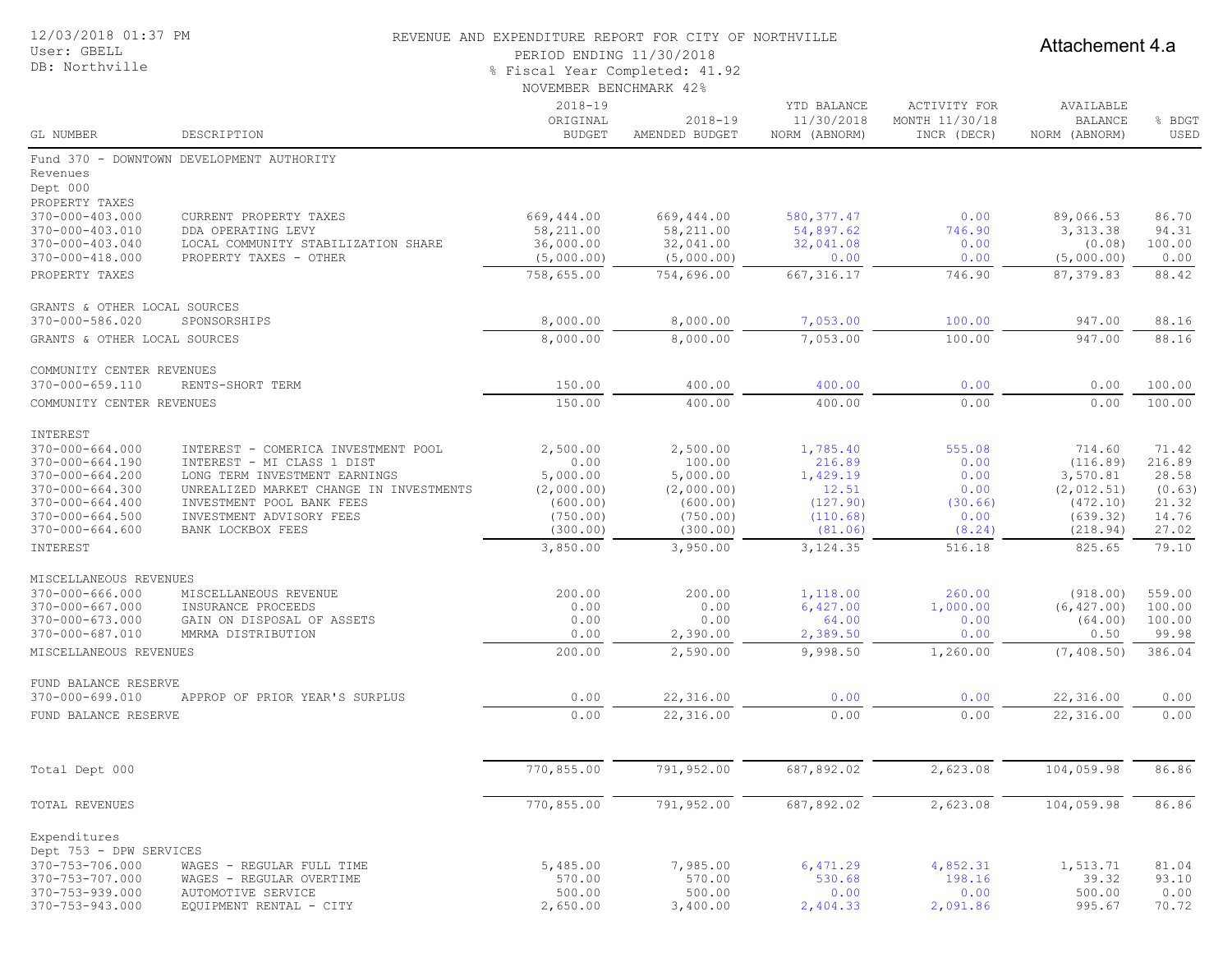| 12/03/2018 01:37 PM<br>User: GBELL<br>DB: Northville |                                                | REVENUE AND EXPENDITURE REPORT FOR CITY OF NORTHVILLE<br>PERIOD ENDING 11/30/2018<br>% Fiscal Year Completed: 41.92<br>NOVEMBER BENCHMARK 42% |                               | 2/3<br>Page                                |                                               |                                              |                |
|------------------------------------------------------|------------------------------------------------|-----------------------------------------------------------------------------------------------------------------------------------------------|-------------------------------|--------------------------------------------|-----------------------------------------------|----------------------------------------------|----------------|
| GL NUMBER                                            | DESCRIPTION                                    | $2018 - 19$<br>ORIGINAL<br><b>BUDGET</b>                                                                                                      | $2018 - 19$<br>AMENDED BUDGET | YTD BALANCE<br>11/30/2018<br>NORM (ABNORM) | ACTIVITY FOR<br>MONTH 11/30/18<br>INCR (DECR) | AVAILABLE<br><b>BALANCE</b><br>NORM (ABNORM) | % BDGT<br>USED |
|                                                      | Fund 370 - DOWNTOWN DEVELOPMENT AUTHORITY      |                                                                                                                                               |                               |                                            |                                               |                                              |                |
| Expenditures                                         |                                                |                                                                                                                                               |                               |                                            |                                               |                                              |                |
| 370-753-967.000                                      | FRINGE BENEFITS                                | 6,005.00                                                                                                                                      | 8,205.00                      | 7,170.96                                   | 5, 137. 12                                    | 1,034.04                                     | 87.40          |
| Total Dept 753 - DPW SERVICES                        |                                                | 15,210.00                                                                                                                                     | 20,660.00                     | 16,577.26                                  | 12,279.45                                     | 4,082.74                                     | 80.24          |
| Dept 861 - DESIGN COMMITTEE                          |                                                |                                                                                                                                               |                               |                                            |                                               |                                              |                |
| 370-861-706.000                                      | WAGES - REGULAR FULL TIME                      | 16,160.00                                                                                                                                     | 16,160.00                     | 6,972.13                                   | 2,711.86                                      | 9,187.87                                     | 43.14          |
| 370-861-710.000                                      | WAGES - PART TIME                              | 18,505.00                                                                                                                                     | 18,505.00                     | 8,601.21                                   | 0.00                                          | 9,903.79                                     | 46.48          |
| 370-861-726.000                                      | SUPPLIES                                       | 475.00                                                                                                                                        | 475.00                        | 171.10                                     | 50.97                                         | 303.90                                       | 36.02          |
| 370-861-740.050                                      | DOWNTOWN MATERIALS                             | 19,450.00                                                                                                                                     | 19,450.00                     | (173.81)                                   | 16.30                                         | 19,623.81                                    | (0.89)         |
| 370-861-751.000                                      | FUEL & OIL                                     | 0.00<br>25,807.00                                                                                                                             | 1,000.00                      | 324.57                                     | 0.00                                          | 675.43                                       | 32.46          |
| 370-861-801.000<br>370-861-801.160                   | CONTRACTUAL SERVICES                           | 2,750.00                                                                                                                                      | 25,807.00<br>2,750.00         | 12,664.25<br>1,415.00                      | 3,229.86<br>0.00                              | 13, 142. 75<br>1,335.00                      | 49.07<br>51.45 |
| 370-861-801.940                                      | RESTROOM PROGRAM<br>BRICK REPAIR & MAINTENANCE | 2,500.00                                                                                                                                      | 2,500.00                      | 0.00                                       | 0.00                                          | 2,500.00                                     | 0.00           |
| 370-861-850.000                                      | LANDSCAPE MAINTENANCE                          | 31,750.00                                                                                                                                     | 31,750.00                     | 38.00                                      | 0.00                                          | 31,712.00                                    | 0.12           |
| 370-861-913.000                                      | VEHICLE INSURANCE                              | 0.00                                                                                                                                          | 350.00                        | 86.50                                      | 0.00                                          | 263.50                                       | 24.71          |
| 370-861-920.010                                      | ELECTRIC POWER                                 | 1,500.00                                                                                                                                      | 1,500.00                      | 188.71                                     | 0.00                                          | 1,311.29                                     | 12.58          |
| 370-861-920.020                                      | NATURAL GAS                                    | 3,930.00                                                                                                                                      | 3,930.00                      | 337.41                                     | 88.07                                         | 3,592.59                                     | 8.59           |
| 370-861-920.030                                      | WATER & SEWER SERVICE                          | 7,660.00                                                                                                                                      | 7,660.00                      | 3,684.66                                   | 0.00                                          | 3,975.34                                     | 48.10          |
| 370-861-967.000                                      | FRINGE BENEFITS                                | 8,185.00                                                                                                                                      | 8,185.00                      | 3,438.31                                   | 931.45                                        | 4,746.69                                     | 42.01          |
| 370-861-973.000                                      | CAPITAL OUTLAY $<$ \$5,000                     | 0.00                                                                                                                                          | 1,500.00                      | 1,500.00                                   | 0.00                                          | 0.00                                         | 100.00         |
| 370-861-976.010                                      | STREET FURNISHINGS                             | 500.00                                                                                                                                        | 14,955.00                     | 19,023.50                                  | 0.00                                          | (4, 068, 50)                                 | 127.20         |
| Total Dept 861 - DESIGN COMMITTEE                    |                                                | 139,172.00                                                                                                                                    | 156,477.00                    | 58, 271.54                                 | 7,028.51                                      | 98,205.46                                    | 37.24          |
| Dept 862 - MARKETING                                 |                                                |                                                                                                                                               |                               |                                            |                                               |                                              |                |
| 370-862-706.000                                      | WAGES - REGULAR FULL TIME                      | 16,160.00                                                                                                                                     | 16,160.00                     | 6,971.98                                   | 2,711.85                                      | 9,188.02                                     | 43.14          |
| 370-862-710.000                                      | WAGES - PART TIME                              | 12,520.00                                                                                                                                     | 12,520.00                     | 0.00                                       | 0.00                                          | 12,520.00                                    | 0.00           |
| 370-862-726.000                                      | SUPPLIES                                       | 150.00                                                                                                                                        | 150.00                        | 49.75                                      | 30.76                                         | 100.25                                       | 33.17          |
| 370-862-784.000                                      | DOWNTOWN PROGRAMMING & PROMO                   | 29,800.00                                                                                                                                     | 29,800.00                     | 24,838.36                                  | 0.00                                          | 4,961.64                                     | 83.35          |
| 370-862-785.000                                      | BUSINESS RETENTION PROGRAM                     | 2,357.00                                                                                                                                      | 2,357.00                      | 0.00                                       | 0.00                                          | 2,357.00                                     | 0.00           |
| 370-862-801.000                                      | CONTRACTUAL SERVICES                           | 65,500.00                                                                                                                                     | 65,500.00                     | 28,713.76                                  | 4,091.00                                      | 36,786.24                                    | 43.84          |
| 370-862-801.340                                      | WEB SITE MAINTENANCE                           | 840.00                                                                                                                                        | 840.00                        | 570.00                                     | 30.00                                         | 270.00                                       | 67.86          |
| $370 - 862 - 950.050$                                | O/T TO PARKS & RECREATION                      | 2,500.00                                                                                                                                      | 2,500.00                      | 0.00                                       | 0.00                                          | 2,500.00                                     | 0.00           |
| $370 - 862 - 967.000$                                | FRINGE BENEFITS                                | 7,375.00                                                                                                                                      | 7,375.00                      | 2,690.11                                   | 931.40                                        | 4,684.89                                     | 36.48          |
| Total Dept 862 - MARKETING                           |                                                | 137,202.00                                                                                                                                    | 137,202.00                    | 63,833.96                                  | 7,795.01                                      | 73,368.04                                    | 46.53          |
| Dept 863 - PARKING                                   |                                                |                                                                                                                                               |                               |                                            |                                               |                                              |                |
| 370-863-706.000                                      | WAGES - REGULAR FULL TIME                      | 8,080.00                                                                                                                                      | 8,080.00                      | 3,521.34                                   | 1,355.95                                      | 4,558.66                                     | 43.58          |
| 370-863-710.000                                      | WAGES - PART TIME                              | 1,255.00                                                                                                                                      | 1,255.00                      | 0.00                                       | 0.00                                          | 1,255.00                                     | 0.00           |
| 370-863-726.000                                      | SUPPLIES                                       | 50.00                                                                                                                                         | 50.00                         | 0.00                                       | 0.00                                          | 50.00                                        | 0.00           |
| 370-863-786.000                                      | DOWNTOWN PARKING PROGRAM                       | 400.00                                                                                                                                        | 400.00                        | 250.00                                     | 250.00                                        | 150.00                                       | 62.50          |
| 370-863-950.210                                      | OPER TFR TO GENERAL FUND                       | 50,000.00                                                                                                                                     | 50,000.00                     | 25,000.00                                  | 0.00                                          | 25,000.00                                    | 50.00          |
| 370-863-950.260                                      | OPER TFR TO PARKING FUND                       | 113,100.00                                                                                                                                    | 113,100.00                    | 44,050.00                                  | 0.00                                          | 69,050.00                                    | 38.95          |
| 370-863-967.000                                      | FRINGE BENEFITS                                | 3,300.00                                                                                                                                      | 3,300.00                      | 1,395.65                                   | 465.69                                        | 1,904.35                                     | 42.29          |
| Total Dept 863 - PARKING                             |                                                | 176,185.00                                                                                                                                    | 176,185.00                    | 74,216.99                                  | 2,071.64                                      | 101,968.01                                   | 42.12          |
| Dept 864 - ORGANIZATIONAL                            |                                                |                                                                                                                                               |                               |                                            |                                               |                                              |                |
| 370-864-706.000                                      | WAGES - REGULAR FULL TIME                      | 20,200.00                                                                                                                                     | 20,200.00                     | 8,767.95                                   | 3,389.92                                      | 11,432.05                                    | 43.41          |
| 370-864-710.000                                      | WAGES - PART TIME                              | 6, 260.00                                                                                                                                     | 6, 260.00                     | 0.00                                       | 0.00                                          | 6, 260.00                                    | 0.00           |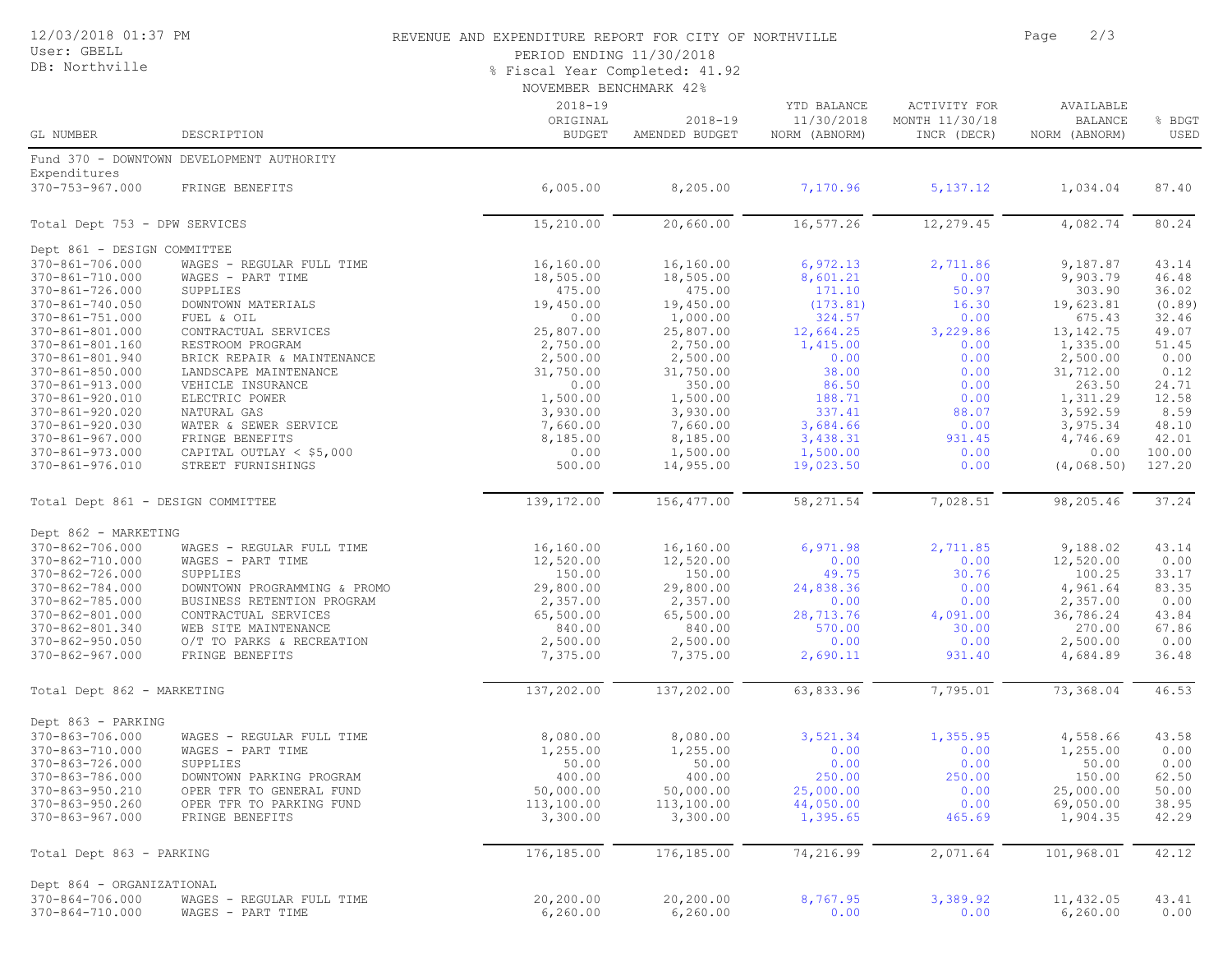### 12/03/2018 01:37 PM

#### User: GBELL DB: Northville

### REVENUE AND EXPENDITURE REPORT FOR CITY OF NORTHVILLE **FOR SALACTE 1999** Page 3/3

PERIOD ENDING 11/30/2018

NOVEMBER BENCHMARK 42% % Fiscal Year Completed: 41.92

| GL NUMBER                                                               | DESCRIPTION                                                                 | $2018 - 19$<br>ORIGINAL<br><b>BUDGET</b> | $2018 - 19$<br>AMENDED BUDGET      | YTD BALANCE<br>11/30/2018<br>NORM (ABNORM) | <b>ACTIVITY FOR</b><br>MONTH 11/30/18<br>INCR (DECR) | AVAILABLE<br><b>BALANCE</b><br>NORM (ABNORM) | % BDGT<br>USED           |
|-------------------------------------------------------------------------|-----------------------------------------------------------------------------|------------------------------------------|------------------------------------|--------------------------------------------|------------------------------------------------------|----------------------------------------------|--------------------------|
|                                                                         | Fund 370 - DOWNTOWN DEVELOPMENT AUTHORITY                                   |                                          |                                    |                                            |                                                      |                                              |                          |
| Expenditures<br>$370 - 864 - 726.000$<br>370-864-730.000                | SUPPLIES<br>POSTAGE                                                         | 1,150.00<br>100.00                       | 1,150.00<br>100.00                 | 441.50<br>0.00                             | 33.12<br>0.00                                        | 708.50<br>100.00                             | 38.39<br>0.00            |
| 370-864-731.000<br>370-864-801.190<br>370-864-802.010                   | PUBLICATIONS<br>TECHNOLOGY SUPPORT & SERVICES<br>LEGAL SERVICES - GENERAL   | 65.00<br>1,490.00<br>3,000.00            | 130.00<br>1,490.00<br>3,000.00     | 127.92<br>1,920.51<br>641.00               | 0.00<br>185.90<br>85.00                              | 2.08<br>(430.51)<br>2,359.00                 | 98.40<br>128.89<br>21.37 |
| $370 - 864 - 805.000$<br>$370 - 864 - 900.000$<br>370-864-910.000       | AUDITING SERVICES<br>PRINTING & PUBLISHING<br>LIABILITY & PROPERTY INS POOL | 4,930.00<br>975.00<br>5,610.00           | 4,930.00<br>975.00<br>4,120.00     | 4,754.00<br>1,903.42<br>2,398.25           | 0.00<br>1,469.30<br>0.00                             | 176.00<br>(928.42)<br>1,721.75               | 96.43<br>195.22<br>58.21 |
| $370 - 864 - 920.000$<br>$370 - 864 - 958.000$<br>$370 - 864 - 960.000$ | UTILITIES<br>MEMBERSHIP & DUES<br>EDUCATION & TRAINING                      | 1,420.00<br>958.00<br>1,400.00           | 1,420.00<br>958.00<br>1,400.00     | 591.10<br>1,338.00<br>0.00                 | 118.22<br>243.00<br>0.00                             | 828.90<br>(380.00)<br>1,400.00               | 41.63<br>139.67<br>0.00  |
| $370 - 864 - 967.000$<br>$370 - 864 - 967.020$                          | FRINGE BENEFITS<br>OVERHEAD - ADMIN & RECORDS                               | 8,495.00<br>11,520.00                    | 8,495.00<br>11,520.00              | 3,520.69<br>5,760.00                       | 1,182.50<br>0.00                                     | 4,974.31<br>5,760.00                         | 41.44<br>50.00           |
| Total Dept 864 - ORGANIZATIONAL                                         |                                                                             | 67,573.00                                | 66,148.00                          | 32, 164.34                                 | 6,706.96                                             | 33,983.66                                    | 48.62                    |
| Dept 865 - ECONOMIC DEVELOPMENT<br>370-865-706.000                      | WAGES - REGULAR FULL TIME                                                   | 20,200.00                                | 20,200.00                          | 8,979.67                                   | 3,389.74                                             | 11,220.33                                    | 44.45                    |
| 370-865-710.000<br>370-865-726.000<br>370-865-785.000                   | WAGES - PART TIME<br>SUPPLIES<br>BUSINESS RETENTION PROGRAM                 | 2,505.00<br>200.00<br>1,000.00           | 2,505.00<br>200.00<br>1,000.00     | 0.00<br>33.30<br>0.00                      | 0.00<br>0.00<br>0.00                                 | 2,505.00<br>166.70<br>1,000.00               | 0.00<br>16.65<br>0.00    |
| 370-865-801.000<br>370-865-803.200<br>370-865-967.000                   | CONTRACTUAL SERVICES<br>PLANNING & DESIGN STUDIES<br>FRINGE BENEFITS        | 5,000.00<br>25,000.00<br>8,205.00        | 5,000.00<br>25,000.00<br>8,205.00  | 0.00<br>0.00<br>3,742.31                   | 0.00<br>0.00<br>1,164.19                             | 5,000.00<br>25,000.00<br>4,462.69            | 0.00<br>0.00<br>45.61    |
|                                                                         | Total Dept 865 - ECONOMIC DEVELOPMENT                                       | 62,110.00                                | 62,110.00                          | 12,755.28                                  | 4,553.93                                             | 49, 354.72                                   | 20.54                    |
| Dept 945 - DEBT SERVICE<br>$370 - 945 - 950.490$                        | OPER TFR TO DEBT SERVICE FUND                                               | 173,170.00                               | 173,170.00                         | 16,585.00                                  | 0.00                                                 | 156,585.00                                   | 9.58                     |
| Total Dept 945 - DEBT SERVICE                                           |                                                                             | 173,170.00                               | 173,170.00                         | 16,585.00                                  | 0.00                                                 | 156,585.00                                   | 9.58                     |
| Dept 999 - RESERVE ACCOUNTS<br>370-999-999.000                          | UNALLOCATED RESERVE                                                         | 233.00                                   | 0.00                               | 0.00                                       | 0.00                                                 | 0.00                                         | 0.00                     |
| Total Dept 999 - RESERVE ACCOUNTS                                       |                                                                             | 233.00                                   | 0.00                               | 0.00                                       | 0.00                                                 | 0.00                                         | 0.00                     |
| TOTAL EXPENDITURES                                                      |                                                                             | 770,855.00                               | 791,952.00                         | 274, 404.37                                | 40,435.50                                            | 517,547.63                                   | 34.65                    |
| TOTAL REVENUES<br>TOTAL EXPENDITURES                                    | Fund 370 - DOWNTOWN DEVELOPMENT AUTHORITY:                                  | 770,855.00<br>770,855.00                 | 791,952.00<br>791,952.00           | 687,892.02<br>274, 404.37                  | 2,623.08<br>40, 435.50                               | 104,059.98<br>517,547.63                     | 86.86<br>34.65           |
| NET OF REVENUES & EXPENDITURES<br>BEG. FUND BALANCE<br>END FUND BALANCE |                                                                             | 0.00<br>403, 977.08<br>403, 977.08       | 0.00<br>403, 977.08<br>403, 977.08 | 413, 487.65<br>403, 977.08<br>817, 464.73  | (37, 812.42)                                         | (413, 487.65)                                | 100.00                   |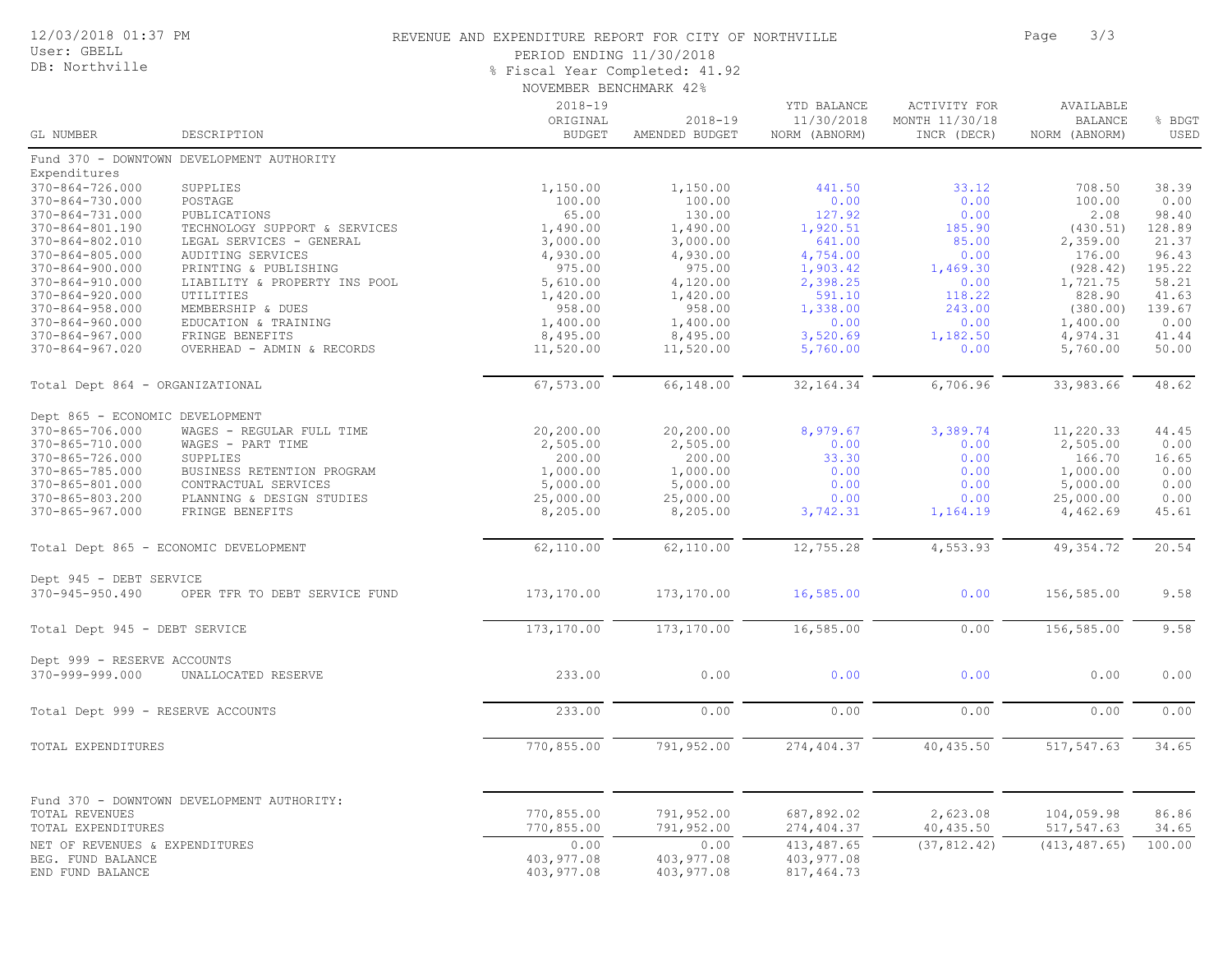Attachment 4.b

User: LWard DB: Northville

#### 12/13/2018 04:44 PM INVOICE GL DISTRIBUTION REPORT FOR CITY OF NORTHVILLE POST DATES 11/01/2018 - 11/30/2018 BOTH JOURNALIZED AND UNJOURNALIZED BOTH OPEN AND PAID

| GL Number                                          | GL Desc                                       | Vendor                                     | Invoice Desc.                                                  | Invoice      | Due Date | Amountheck # |        |
|----------------------------------------------------|-----------------------------------------------|--------------------------------------------|----------------------------------------------------------------|--------------|----------|--------------|--------|
|                                                    | Fund 370 DOWNTOWN DEVELOPMENT AUTHORITY       |                                            |                                                                |              |          |              |        |
| Dept 861 DESIGN COMMITTEE<br>$370 - 861 - 726.000$ | SUPPLIES                                      | LORI WARD                                  | REIMBURSE SUPPLIES FOR SANTA HOUSE, 15185                      |              | 11/26/18 | 50.97        | 108713 |
| 370-861-740.050                                    | DOWNTOWN MATERIALS                            | HOME DEPOT CREDIT SERV 6035322502433554    |                                                                | 111318       | 12/19/18 | 354.90       |        |
| $370 - 861 - 740.050$                              | DOWNTOWN MATERIALS                            | HOME DEPOT CREDIT SERV 6035 3220 2438 3196 |                                                                | 100418       | 11/21/18 | 16.30        | 108711 |
| 370-861-801.000                                    | CONTRACTUAL SERVICES                          | SIGNS BY TOMORROW                          | SHIPPING OF FLAGS                                              | $1 - 29231$  | 11/07/18 | 159.00       | 108553 |
| 370-861-801.000                                    | CONTRACTUAL SERVICES                          | CLEAR RATE COMMUNICATI PHONE & INTERNET    |                                                                | 110418       | 11/07/18 | 299.00       | 500325 |
| 370-861-801.000                                    | CONTRACTUAL SERVICES                          | CLEAR RATE COMMUNICATI PHONE & INTERNET    |                                                                | 110418       | 12/05/18 | 299.00       | 500329 |
| $370 - 861 - 801.000$                              | CONTRACTUAL SERVICES                          |                                            | HOLMAN SURVEILLANCE SY SECURITY CAMERA INSTALL AND REPAIR 3249 |              | 11/07/18 | 583.00       | 108591 |
| 370-861-801.000                                    | CONTRACTUAL SERVICES                          | CHARLES J. BURKE                           | PAINT CLOCK AND STREET LIGHTS                                  | 11518        | 11/21/18 | 1,335.00     | 108656 |
| 370-861-801.000                                    | CONTRACTUAL SERVICES                          | COMCAST CORPORATION                        | MONTHLY TOWN SQUARE WIFI                                       | 110618       | 11/21/18 | 253.86       | 108681 |
| 370-861-801.000                                    | CONTRACTUAL SERVICES                          |                                            | MARC DUTTON IRRIGATION IRRIGATION WINTERIZATION                | 180165       | 11/21/18 | 600.00       | 108697 |
| $370 - 861 - 920.020$                              | NATURAL GAS                                   | CONSUMERS ENERGY                           | GAS USAGE 10/7/18 - 11/5/18                                    | 110518       | 11/26/18 | 88.07        | 500326 |
|                                                    |                                               |                                            | Total For Dept 861 DESIGN COMMITTEE                            |              |          | 4,039.10     |        |
| Dept 862 MARKETING                                 |                                               |                                            |                                                                |              |          |              |        |
| $370 - 862 - 726.000$                              | SUPPLIES                                      | LORI WARD                                  | REIMBURSE SUPPLIES FOR SANTA HOUSE, 15185                      |              | 11/26/18 | 30.76        | 108713 |
| 370-862-801.000                                    | CONTRACTUAL SERVICES                          | JEANNE A. MICALLEF                         | DECEMBER PR AND MARKETING RETAINER NORTHVILLE 12-18 11/21/18   |              |          | 2,000.00     | 108659 |
| 370-862-801.000                                    | CONTRACTUAL SERVICES                          | KIMPRINT INC                               | PRINTING OF NOV DEC EVENT CARDS                                | 57579        | 11/21/18 | 545.00       | 108660 |
| 370-862-801.000                                    | CONTRACTUAL SERVICES                          | GRAPHIC VISIONS INC.                       | NOV DEC DIRECTORIES                                            | 55203        | 11/21/18 | 471.00       | 108706 |
| 370-862-801.000                                    | CONTRACTUAL SERVICES                          | RENAISSANCE MEDIA LLC                      | PRINT AD SEEN MAGAZINE                                         | 259829       | 11/21/18 | 700.00       | 108749 |
| 370-862-801.000                                    | CONTRACTUAL SERVICES                          |                                            | JOURNEYMAN PUBLISHING NOVEMBER AD IN THE VILLE                 | 1218         | 11/21/18 | 375.00       | 108756 |
| 370-862-801.340                                    | WEB SITE MAINTENANCE                          | LORI WARD                                  | REIMBURSE FOR MAILCHIMP LIST SERV                              | MC09556621   | 11/26/18 | 30.00        | 108713 |
|                                                    |                                               |                                            | Total For Dept 862 MARKETING                                   |              |          | 4,151.76     |        |
| Dept 863 PARKING                                   |                                               |                                            |                                                                |              |          |              |        |
| 370-863-786.000                                    | DOWNTOWN PARKING PROGRAM GRAPHIC VISIONS INC. |                                            | GRAPHICS FOR PARKING MAP                                       | 55205        | 11/21/18 | 250.00       | 108706 |
|                                                    |                                               |                                            | Total For Dept 863 PARKING                                     |              |          | 250.00       |        |
| Dept 864 ORGANIZATIONAL                            |                                               |                                            |                                                                |              |          |              |        |
| $370 - 864 - 726.000$                              | SUPPLIES                                      | LORI WARD                                  | REIMBURSE SUPPLIES FOR SANTA HOUSE, 15185                      |              | 11/26/18 | 33.12        | 108713 |
| 370-864-801.190                                    | TECHNOLOGY SUPPORT & SERVINORTHVILLE TOWNSHIP |                                            | SEPTEMBER IT SERVICES                                          | 1800002498   | 11/26/18 | 78.00        | 108686 |
| 370-864-801.190                                    | TECHNOLOGY SUPPORT & SERVINORTHVILLE TOWNSHIP |                                            | OCTOBER IT SERVICES                                            | 1800002499   | 11/26/18 | 23.00        | 108686 |
| 370-864-801.190                                    | TECHNOLOGY SUPPORT & SERVICOMCAST CORPORATION |                                            | MONTHLY OFFICE WIFI                                            | 111618       | 11/21/18 | 84.90        | 108682 |
| 370-864-802.010                                    | LEGAL SERVICES - GENERAL                      | PLUNKETT COONEY                            | LEGAL FEES - GENERAL SEPT 2018 (42. 10705369                   |              | 11/26/18 | 12.50        | 108689 |
| 370-864-802.010                                    | LEGAL SERVICES - GENERAL PLUNKETT COONEY      |                                            | LEGAL FEES - OCT 2018 (70.1)                                   | 10707881     | 11/26/18 | 52.50        | 108689 |
| $370 - 864 - 900.000$                              | PRINTING & PUBLISHING                         | LORI WARD                                  | REIMBURSE SEASONAL AD ON INDEED                                | 17881405     | 11/07/18 | 165.87       | 108572 |
| $370 - 864 - 900.000$                              | PRINTING & PUBLISHING                         | MICHIGAN.COM                               | ACCT 113100 AD 346328 DDA ANNUAL RE 2060424                    |              | 11/26/18 | 314.40       | 108684 |
| $370 - 864 - 920.000$                              | UTILITIES                                     | CLEAR RATE COMMUNICATI PHONE & INTERNET    |                                                                | 110418       | 11/07/18 | 43.22        | 500325 |
| $370 - 864 - 920.000$                              | UTILITIES                                     | CLEAR RATE COMMUNICATI PHONE & INTERNET    |                                                                | 110418       | 12/05/18 | 43.22        | 500329 |
| $370 - 864 - 958.000$                              | MEMBERSHIP & DUES                             |                                            | AMERICAN PLANNING ASSO ANNUAL APA MEMBERSHIP                   | 094129-18107 | 11/21/18 | 243.00       | 108654 |
|                                                    |                                               |                                            | Total For Dept 864 ORGANIZATIONAL                              |              |          | 1,093.73     |        |
|                                                    |                                               |                                            |                                                                |              |          |              |        |

Total For Fund 370 DOWNTOWN DEVELOPMENT AUTHORITY 9,534.59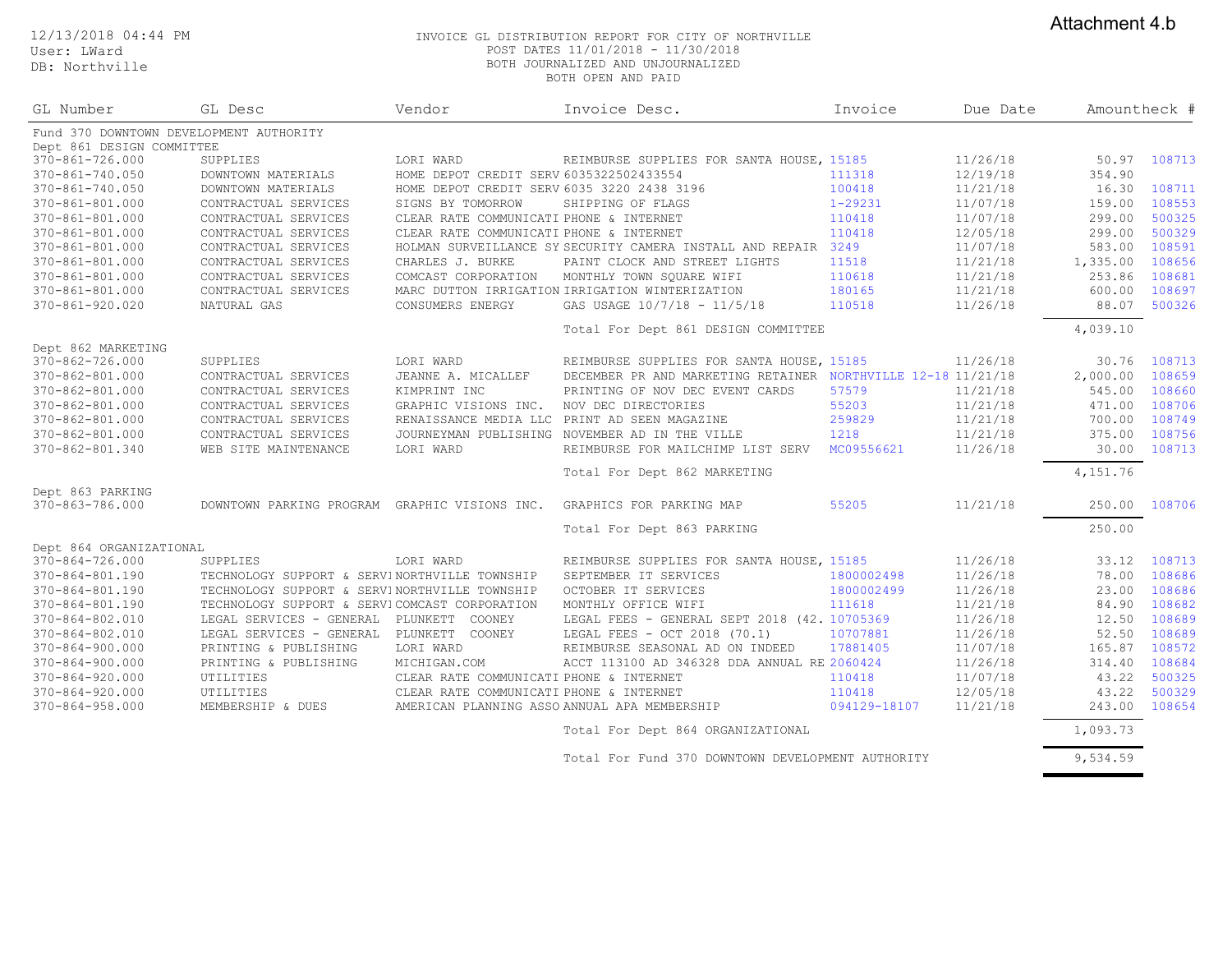# **DOWNTOWN DEVELOPMENT AUTHORITY Regular Meeting of November 20, 2018 Meeting Room A**

The regular meeting of the DDA Board was called to order at 8:02 a.m.

## **ROLL CALL**

**Present:** *Mayor Ken Roth, Chairman Shawn Riley, Carolann Ayers, Margene Buckhave, John Casey, Aaron Cozart, Jeri Johnson, Robert Miller, Greg Presley, Mary Starring*

**Absent:** *Jim Long* 

**Also Present:** *Patrick Sullivan/City Manager, Lori Ward/DDA Executive Director, Marilyn Price/City Council, Fred Sheill/resident, Alisha Watkins/Plante Moran, Sandi Wiktorowski, Finance Director, Sarah Prescott/Northville Public Schools*

# **AUDIENCE COMMENTS**

None

### **APPROVAL OF AGENDA AND CONSENT AGENDA**

Consent Agenda

- a. October 2018 Financial Statement
- b. October August 2018 Invoice Report
- c. October 16, 2018 Meeting Minutes

Ayers commented that she is concerned that the DDA's budget is in flux and it is difficult to make long term financial decisions.

**Motion by Miller, seconded by Buckhave** to approve the Agenda and Consent Agenda as presented. **Motion carried unanimously**.

### **PRESENTATION OF AUDIT**

Wiktorowski introduced Alisha Watkins of Plante Moran, the City's auditors to present the DDA's audit and financial reports for the year ending June 30, 2018. Watkins reported that the audit went well and Plante Moran did not find any errors or irregularities. The DDA received a clean opinion or unmodified audit opinion which is the highest level of assurance that you can get.

Watkins presented a few highlights of the audit:

- Snapshot of the DDA's balance sheet shows a positive net position
- Revenue increased by 1%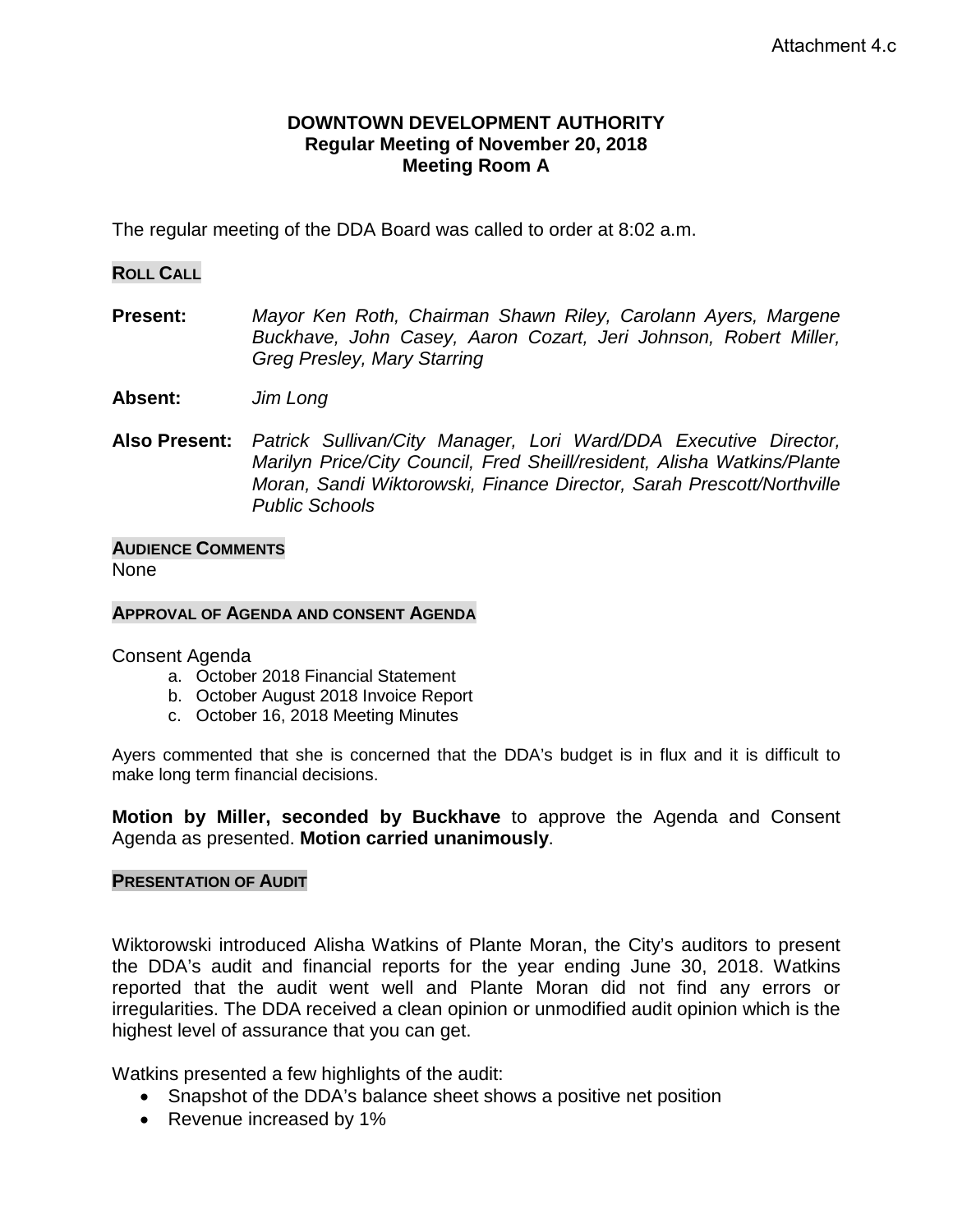- Revenue and expenses fairly steady
- DDA has committed revenue for Streetscape Bonds, retires in 2025
- DDA outperformed the budget in fiscal year 2017-18

Plante Moran recommended that the DDA and City review the methodology on cost allocations between the City and the DDA. This effort is currently underway in regard to street lighting and parking repairs.

Presley inquired as to why the Economic Development Committee (EDC) was not included in the report. Ward responded that this is the first year for the EDC and a budget did not exist for the Committee until July 1, 2018. Next year's audit will have information on the Committee.

# **Motion by Casey, seconded by Johnson** to approve the Audit as presented. **Motion carried unanimously**.

## **PARKING DECK REPAIR UPDATE**

An RFP was prepared for consulting services to evaluate the needed repairs at both the Cady Street and MainCentre parking decks. The contract was awarded to Carl Walker/WGI of Kalamazoo. Carl Walker has completed the evaluation and issued a report on each deck that lays out the needed capital projects over the next two years and then provides an 18 year maintenance plan for the two decks. The total costs for the rehabilitation is approximately \$750,000 and is phased over two year. The remaining maintenance will require approximately \$95,000 of additional funding to address the tasks outlined for annual maintenance. These costs are in addition to the currently \$110,000 that the DDA commits to the operation and maintenance of the decks. If the decks are maintained as recommended in the report they could stay in use for another 25-30 years.

The DDA and City need to develop a financial strategy for funding of the two decks and their ongoing maintenance. Discussions will take place with Singh Development that utilizes the first floor of the MainCentre deck to discuss their participation and the stair/elevator tower and pedestrian bridge. Those discussions will take place in early 2010.The DDA will be exploring all funding options including the establishment of a Special Assessment District.

Wiktorowski, Sullivan and Ward met to discuss how to proceed with the project. The recommendation to the DDA Board is to hire Carlisle Wortman to assist the City and DDA in development financial options for the repairs and maintenance. Carlisle Wortman has provided a proposal to assist in the development of the financing strategy in the not-to-exceed amount of \$7,500.

Casey asked who will be overseeing the ongoing maintenance of the decks annually, the City, DDA, outside contractors. Ward responded that that issue would be addressed in the funding strategy.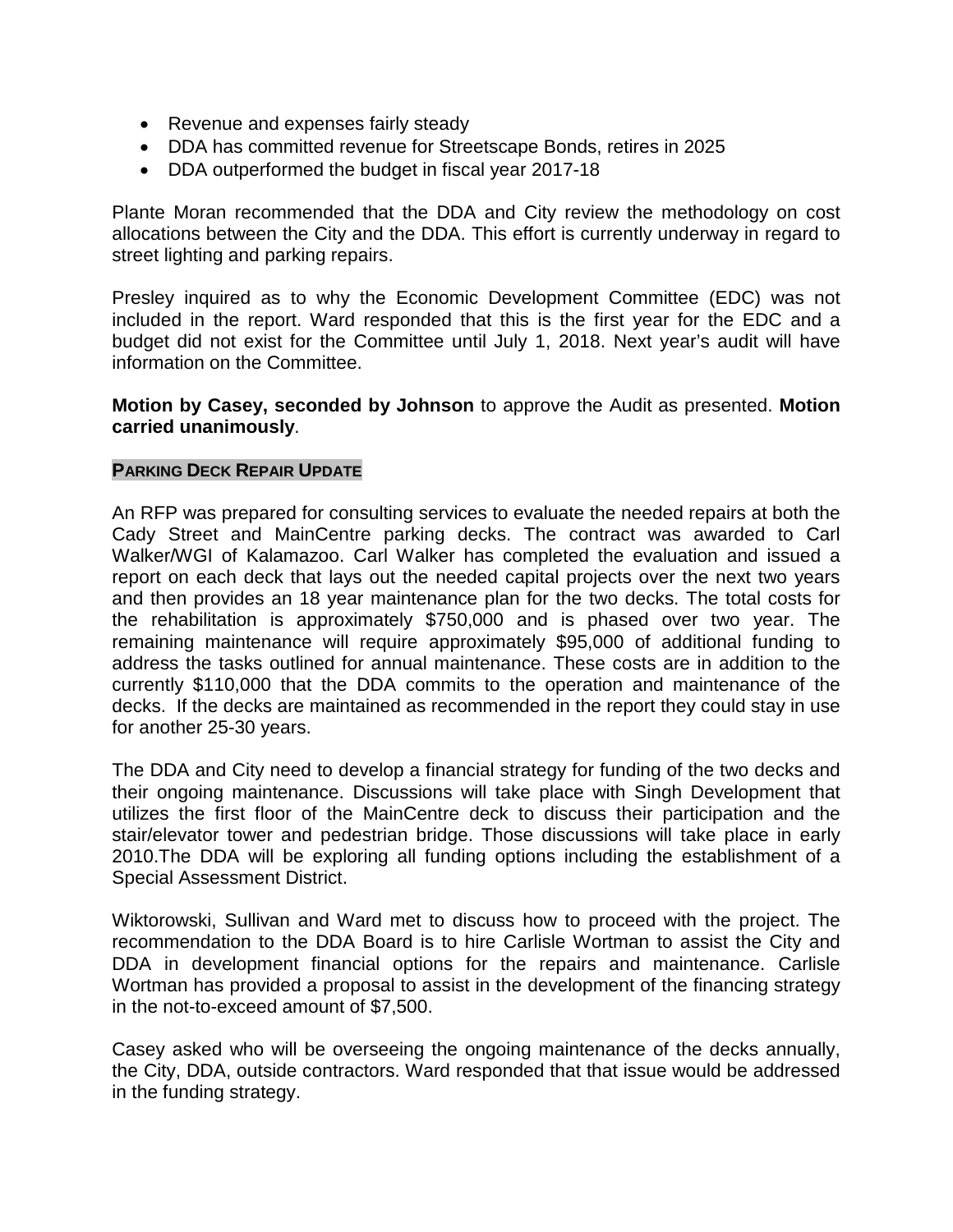**Motion by Casey, seconded by Ayers** to approve the contract with Carlisle Wortman to assist in developing a financial strategy to fund the restoration of the MainCentre and Cady Street Parking decks and their ongoing maintenance. **Motion carried unanimously**.

# **COMMITTEE INFORMATION AND UPDATES**

- a. *Design Committee*
	- American Flags were ordered and received and will be on hand for the next parade.
	- Sponsorship for downtown amenities similar to a program run by the DNR. The site would provide information for individuals to sponsors site furnishings, flags, and other items.
	- Interest in working with Marketing Committee to explore a winter holiday event.
- b. *Marketing Committee*
	- The Northville District Library representative has joined the Marketing Committee.
	- Prescott asked if the DDA would be interested in including some of the events at the schools in our event cards, social media, and Newsletter. Ward responded that the DDA would be happy to include their information. Riley invited the Schools to participate in the Marketing Meetings.
- c. *Parking Committee –* Nothing to Report
- d. *Organizational Committee*
	- Goals and Objectives are coming up and will be discussed at the December DDA meeting.
	- Ayers suggested that the DDA and DPW have an agreement or understanding that shows what each department is responsible for. This information would be crucial in preparing the budget for 2019-20.
	- The Organizational Committee will begin the budget preparation process in December.
- e. *Economic Development Committee*
	- Randy Wertheimer, Hunter Pasteur Homes attended the November meeting of the EDC to share information the members
	- The Downs project will be on the Planning Commission's December 18<sup>th</sup> agenda for PUD Eligibility approval.
	- EDC scheduled a Special Meeting on December 3<sup>rd</sup> to discuss the project and formulate Committee comments to share with the Planning Commission. The issues that will be addressed in the Comments will be: Daylighting the river, density, traffic and circulation, inclusion of the Farmers' Market, parking
	- A lengthy discussion took place on the issues identified above.
	- Pulte is no longer involved in the project. HPH may construct the Townhomes themselves.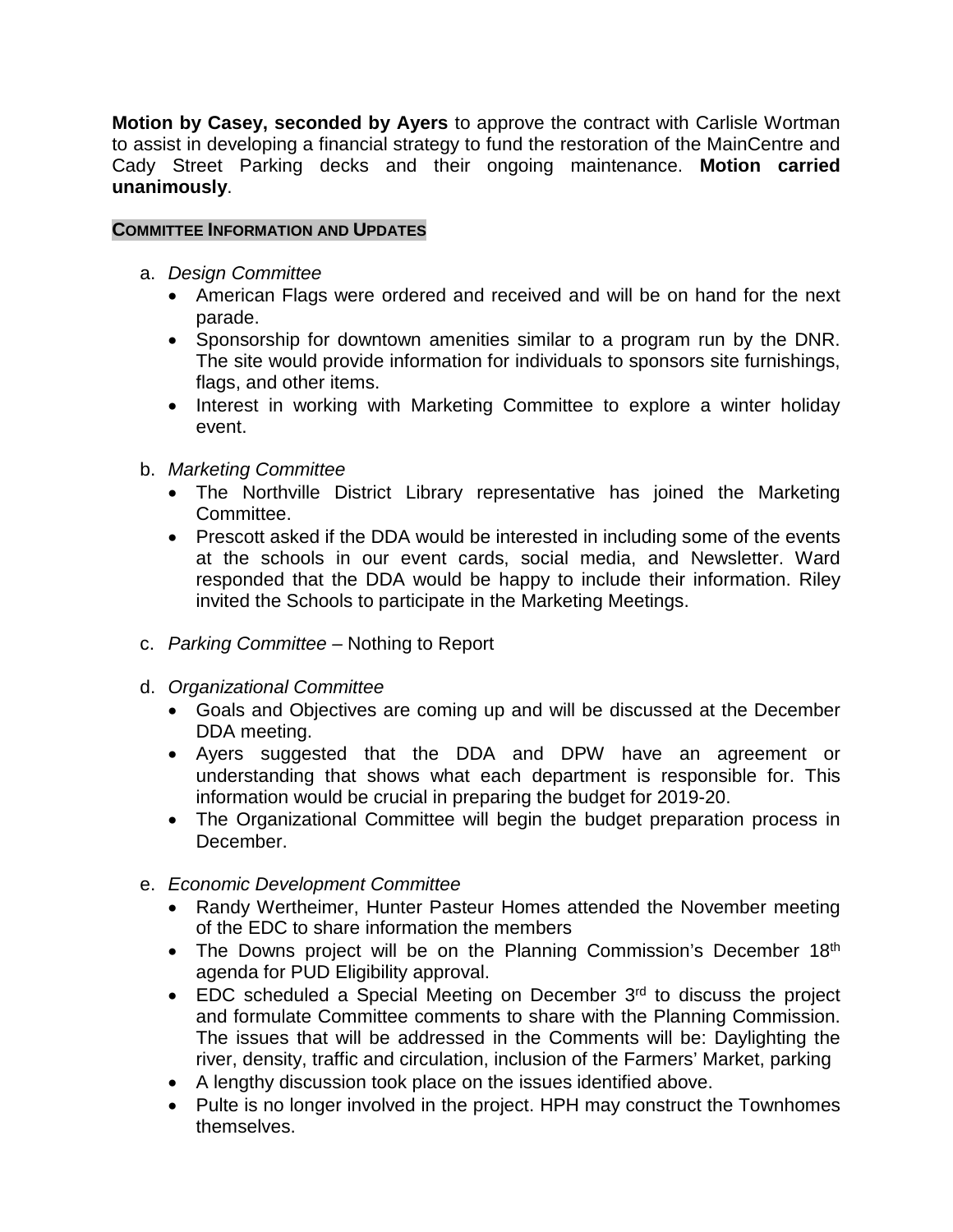- Presley stated that he thinks that the Cady Corridor could contribute to the Cultural and Industrial Arts niche we are looking to create.
- It appears that the developer is looking at paying for the public benefits by asking for a tax abatement from the City/DDA.
- Miller stated that we need to make sure that the developer understands the DDA's role in the Planning Process. Presley stated that he told the developer to think of the EDC as a focus group, that we do not have regulatory power, rather can only make comments and recommend to Planning Commission and City Council.
- Cozart encouraged all the Board members to attend the Planning Commission meeting and participate in the process.
- Also 335 E. Cady Street will be discussed at the Special EDC meeting on December 3<sup>rd</sup> and will be heard by Planning Commission on December 4<sup>th</sup>.

# **FUTURE MEETINGS/ IMPORTANT DATES**

Future Meetings / Important Dates

- a. Marketing Committee December 6
- b. First Friday/Holiday Shopping Event December 7
- c. Design Committee December 10
- d. Executive Committee December 12
- e. Economic Development Committee December 17
- f. DDA Board Meeting December 18

# **BOARD AND STAFF COMMUNICATIONS**

Sarah Prescott, Northville School Board liaison to the DDA was present at the meeting and asked the Board if any members had any questions on the NPS's position on the Main Street School project. Prescott stated that a suit had been filed by the City seeking a preliminary injunction to stop the demolition of the building while the issue is being decided. There is a hearing before a judge on December  $7<sup>th</sup>$  to decide the request for an injunction. Prescott did not know what work was currently being done on the project.

Casey asked if the schools are studying the plans for The Downs project and how it might impact enrollment with the school district. Prescott assured them that they were.

The next DDA Board meeting is January 15, 2019 **Meeting adjourned at 9:39 am**

Respectfully submitted,

Lori M. Ward, Director Northville Downtown Development Authority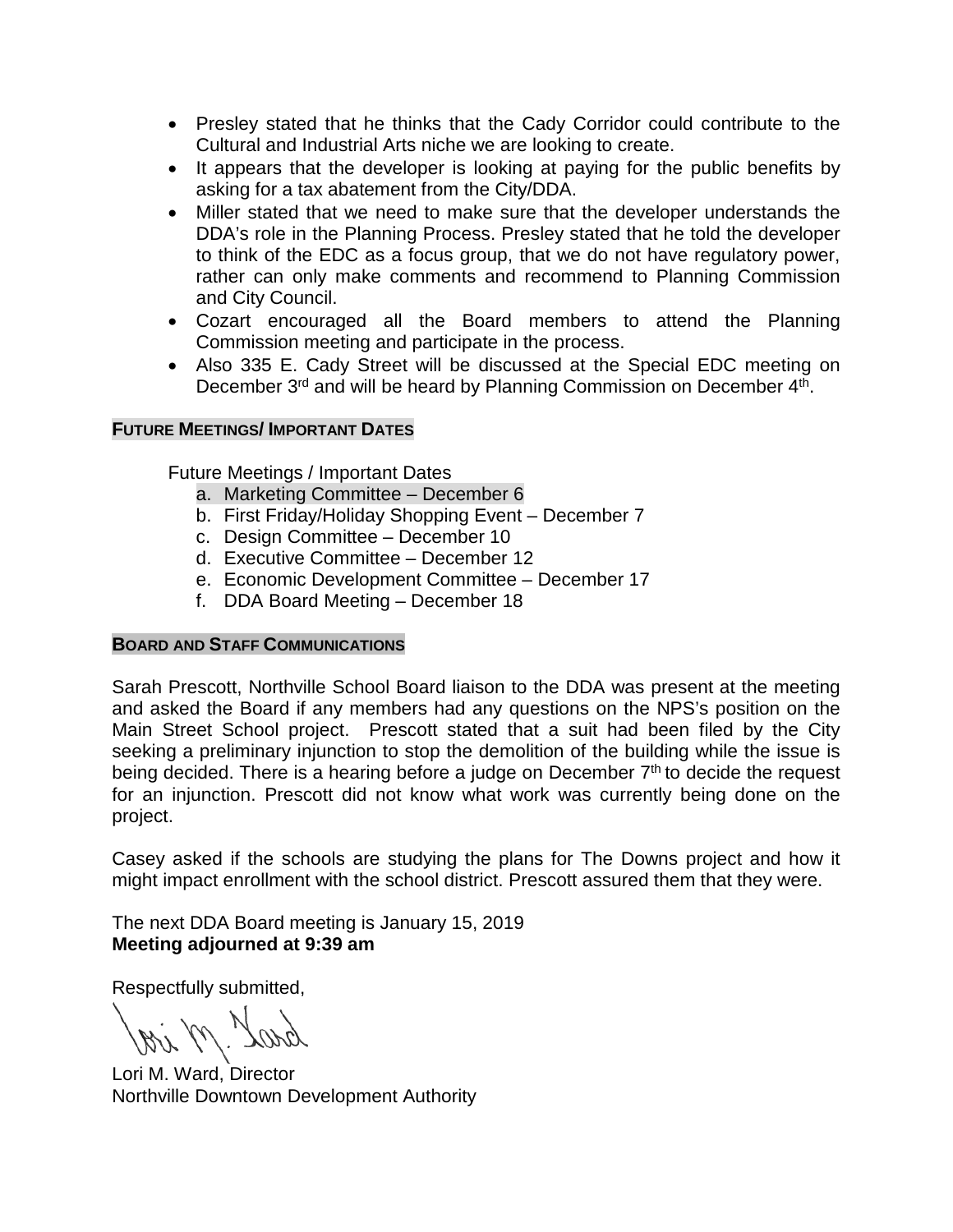### 12/14/2018 09:24 AM

#### User: swiktorowski DB: Northville

#### QUARTERLY BUDGET AMENDMENT REPORT FOR CITY OF NORTHVILLE

Attachment 4.d

### Year Ended 06/30/2019

#### 2ND QUARTER BUDGET AMENDMENTS

Fund 370 DOWNTOWN DEVELOPMENT AUTHORITY

| <b>GL NUMBER</b>                         | DESCRIPTION                                                  | ADOPTED<br><b>BUDGET</b> | QTR 1<br>AMENDMENTS | QTR 2<br>AMENDMENTS   | QTR <sub>3</sub><br>AMENDMENTS | QTR 4<br>AMENDMENTS         | FINAL<br>AMENDED<br><b>BUDGET</b> | YTD<br>ACTUAL | PCT OF<br><b>BUDGET</b><br>USED |
|------------------------------------------|--------------------------------------------------------------|--------------------------|---------------------|-----------------------|--------------------------------|-----------------------------|-----------------------------------|---------------|---------------------------------|
| DEPT: 000-                               |                                                              |                          |                     |                       |                                |                             |                                   |               |                                 |
| COMMUNITY CENTER REVENUES                |                                                              |                          |                     |                       |                                |                             |                                   |               |                                 |
| 370-000-659.110                          | RENTS-SHORT TERM                                             | 150                      | 250                 | $\mathbf 0$           | $\circ$                        | $\mathbf{0}$                | 400                               | 400           | 100.00                          |
|                                          | COMMUNITY CENTER REVENUES                                    | 150                      | 250                 | $\circ$               | $\circ$                        | $\circ$                     | 400                               | 400           | 100.00                          |
| GRANTS & OTHER LOCAL SOURCES             |                                                              |                          |                     |                       |                                |                             |                                   |               |                                 |
| 370-000-586.020                          | SPONSORSHIPS                                                 | 6,250                    | $\mathbf{0}$        | $\mathbf 0$           | $\mathbf{0}$                   | $\mathbf{0}$                | 8,000                             | 7,053         | 88.16                           |
|                                          | GRANTS & OTHER LOCAL SOURCES                                 | 6,250                    | $\circ$             | $\circ$               | $\circ$                        | $\circ$                     | 8,000                             | 7,053         | 88.16                           |
|                                          |                                                              |                          |                     |                       |                                |                             |                                   |               |                                 |
| INTEREST                                 |                                                              |                          |                     |                       |                                |                             |                                   |               |                                 |
| $370 - 000 - 664.000$<br>370-000-664.190 | INTEREST - COMERICA INVESTMENT<br>INTEREST - MI CLASS 1 DIST | 850<br>$\circ$           | $\mathbf 0$<br>100  | $\overline{0}$<br>117 | $\mathbf{0}$<br>$\mathbf{0}$   | $\mathbf 0$<br>$\mathbf{0}$ | 2,500<br>217                      | 1,785<br>217  | 71.42<br>99.95                  |
| 370-000-664.200                          | LONG TERM INVESTMENT EARNINGS                                | 1,500                    | $\mathbf{0}$        | $\mathbf 0$           | $\mathbf{0}$                   | $\Omega$                    | 5,000                             | 2,184         | 43.68                           |
| $370 - 000 - 664.300$                    | UNREALIZED MARKET CHANGE IN IN                               | $\circ$                  | $\mathbf{0}$        | $\mathbf 0$           | $\mathbf{0}$                   | $\mathbf 0$                 | (2,000)                           | 558           | (27.90)                         |
| $370 - 000 - 664.400$                    | INVESTMENT POOL BANK FEES                                    | (850)                    | $\mathbf{0}$        | $\mathbf{0}$          | $\mathbf{0}$                   | $\Omega$                    | (600)                             | (128)         | 21.32                           |
| 370-000-664.500                          | INVESTMENT ADVISORY FEES                                     | (800)                    | $\mathbf{0}$        | $\mathbf{0}$          | $\mathbf{0}$                   | $\mathbf{0}$                | (750)                             | (111)         | 14.76                           |
| $370 - 000 - 664.600$                    | BANK LOCKBOX FEES                                            | $\circ$                  | $\mathbf{0}$        | $\mathbf{0}$          | $\mathbf{0}$                   | $\mathbf{0}$                | (300)                             | (81)          | 27.02                           |
|                                          | INTEREST                                                     | 700                      | 100                 | 117                   | $\circ$                        | $\circ$                     | 4,067                             | 4,424         | 108.79                          |
| MISCELLANEOUS REVENUES                   |                                                              |                          |                     |                       |                                |                             |                                   |               |                                 |
| $370 - 000 - 666.000$                    | MISCELLANEOUS REVENUE                                        | 200                      | $\mathbf{0}$        | 982                   | $\circ$                        | $\mathbf{0}$                | 1,182                             | 1,118         | 94.59                           |
| $370 - 000 - 667.000$                    | INSURANCE PROCEEDS                                           | $\circ$                  | $\mathbf{0}$        | 6,427                 | $\mathbf{0}$                   | $\mathbf{0}$                | 6,427                             | 7,427         | 115.56                          |
| $370 - 000 - 673.000$                    | GAIN ON DISPOSAL OF ASSETS                                   | $\circ$                  | $\Omega$            | $\mathbf 0$           | $\mathbf{O}$                   | $\Omega$                    | $\circ$                           | 64            | 0.00                            |
| 370-000-687.010                          | MMRMA DISTRIBUTION                                           | $\circ$                  | 2,390               | $\mathbf{0}$          | $\mathbf{0}$                   | $\Omega$                    | 2,390                             | 2,390         | 99.98                           |
|                                          | MISCELLANEOUS REVENUES                                       | 200                      | 2,390               | 7,409                 | $\circ$                        | $\circ$                     | 9,999                             | 10,999        | 110.00                          |
| PROPERTY TAXES                           |                                                              |                          |                     |                       |                                |                             |                                   |               |                                 |
| 370-000-403.000                          | CURRENT PROPERTY TAXES                                       | 658,692                  | $\mathbf 0$         | $\mathbf 0$           | $\circ$                        | $\Omega$                    | 669,444                           | 580,377       | 86.70                           |
| 370-000-403.010                          | DDA OPERATING LEVY                                           | 57,854                   | $\Omega$            | $\mathbf{0}$          | $\overline{0}$                 | $\Omega$                    | 58,211                            | 55,534        | 95.40                           |
| $370 - 000 - 403.040$                    | LOCAL COMMUNITY STABILIZATION                                | 30,000                   | (3, 959)            | $\mathbf 0$           | $\mathbf{0}$                   | $\mathbf{0}$                | 32,041                            | 32,041        | 100.00                          |
| 370-000-418.000                          | PROPERTY TAXES - OTHER                                       | (5,000)                  | $\mathbf{0}$        | $\mathbf{0}$          | $\mathbf{0}$                   | $\Omega$                    | (5,000)                           | $\mathbf{0}$  | 0.00                            |
|                                          | PROPERTY TAXES                                               | 741,546                  | (3, 959)            | $\circ$               | $\circ$                        | $\circ$                     | 754,696                           | 667,952       | 88.51                           |
| FUND BALANCE RESERVE                     |                                                              |                          |                     |                       |                                |                             |                                   |               |                                 |
| $370 - 000 - 699.010$                    | APPROP OF PRIOR YEAR'S SURPLUS                               | $\circ$                  | 22,316              | 530                   | $\mathbf{0}$                   | $\mathbf{0}$                | 22,846                            | 0             | 0.00                            |
|                                          | FUND BALANCE RESERVE                                         | $\circ$                  | 22,316              | 530                   | $\circ$                        | $\circ$                     | 22,846                            | 0             | 0.00                            |
| TOTALS FOR DEPT 000-                     |                                                              | 748,846                  | 21,097              | 8,056                 | $\circ$                        | $\circ$                     | 800,008                           | 690,828       | 86.35                           |
|                                          |                                                              |                          |                     |                       |                                |                             |                                   |               |                                 |
| TOTAL Revenues                           |                                                              | 748,846                  | 21,097              | 8,056                 | $\circ$                        | $\circ$                     | 800,008                           | 690,828       | 86.35                           |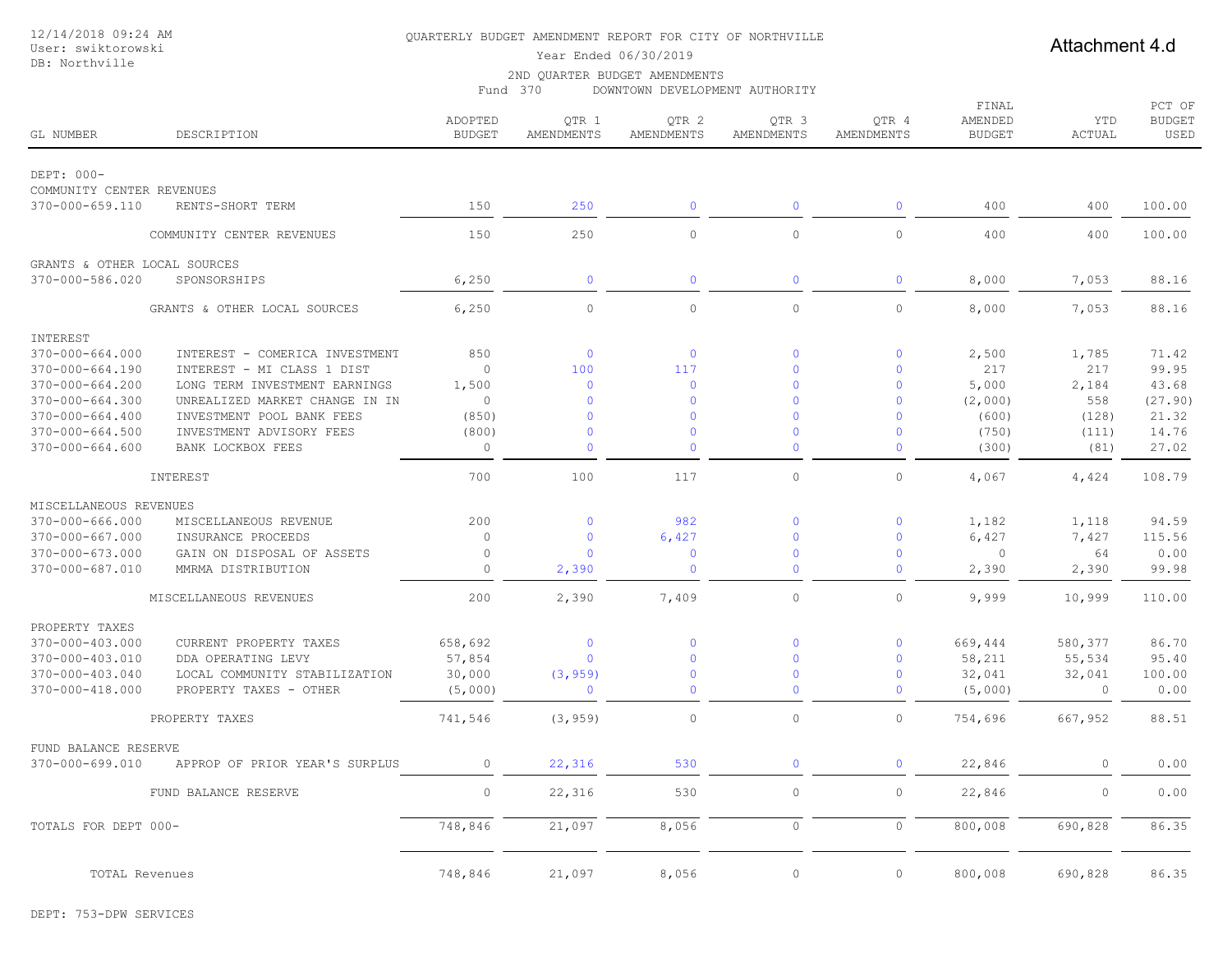### 12/14/2018 09:24 AM

### User: swiktorowski

DB: Northville

### QUARTERLY BUDGET AMENDMENT REPORT FOR CITY OF NORTHVILLE **FOR ALL PAGE:** 2/3

Year Ended 06/30/2019

### 2ND QUARTER BUDGET AMENDMENTS

Fund 370 DOWNTOWN DEVELOPMENT AUTHORITY

| GL NUMBER                        | DESCRIPTION                          | ADOPTED<br><b>BUDGET</b> | OTR 1<br>AMENDMENTS | OTR <sub>2</sub><br>AMENDMENTS | OTR <sub>3</sub><br>AMENDMENTS | OTR 4<br>AMENDMENTS | FINAL<br>AMENDED<br><b>BUDGET</b> | YTD<br>ACTUAL | PCT OF<br><b>BUDGET</b><br>USED |
|----------------------------------|--------------------------------------|--------------------------|---------------------|--------------------------------|--------------------------------|---------------------|-----------------------------------|---------------|---------------------------------|
| 370-753-706.000                  | WAGES - REGULAR FULL TIME            | 5,000                    | 2,500               | 5,000                          | $\mathbf{0}$                   | $\circ$             | 12,985                            | 6,572         | 50.61                           |
| 370-753-707.000                  | WAGES - REGULAR OVERTIME             | 1,350                    | $\mathbf{0}$        | 600                            | $\mathbf{0}$                   | $\circ$             | 1,170                             | 531           | 45.36                           |
| 370-753-939.000                  | AUTOMOTIVE SERVICE                   | 500                      | $\Omega$            | $\overline{0}$                 | $\mathbf{0}$                   | $\mathbf{0}$        | 500                               | $\circ$       | 0.00                            |
| 370-753-943.000                  | EQUIPMENT RENTAL - CITY              | 2,625                    | 750                 | 1,400                          | $\Omega$                       | $\mathbf 0$         | 4,800                             | 2,437         | 50.78                           |
| 370-753-967.000                  | FRINGE BENEFITS                      | 5,250                    | 2,200               | 6,500                          | $\Omega$                       | $\mathbf{0}$        | 14,705                            | 7,271         | 49.44                           |
| TOTALS FOR DEPT 753-DPW SERVICES |                                      | 14,725                   | 5,450               | 13,500                         | $\Omega$                       | $\circ$             | 34,160                            | 16,811        | 49.21                           |
| DEPT: 861-DESIGN COMMITTEE       |                                      |                          |                     |                                |                                |                     |                                   |               |                                 |
| 370-861-706.000                  | WAGES - REGULAR FULL TIME            | 23,645                   | $\mathbf{0}$        | 30                             | $\mathbf{0}$                   | $\mathbf{0}$        | 16,190                            | 7,550         | 46.63                           |
| 370-861-710.000                  | WAGES - PART TIME                    | 23,700                   | $\mathbf{0}$        | 305                            | $\Omega$                       | $\mathbf{0}$        | 18,810                            | 8,601         | 45.73                           |
| 370-861-726.000                  | SUPPLIES                             | 575                      | $\Omega$            | $\overline{0}$                 | $\Omega$                       | $\Omega$            | 475                               | 171           | 36.02                           |
| 370-861-740.050                  | DOWNTOWN MATERIALS                   | 13,430                   | $\Omega$            | $\overline{0}$                 | $\mathbf{0}$                   | $\mathbf{0}$        | 19,450                            | (174)         | (0.89)                          |
| 370-861-751.000                  | FUEL & OIL                           | $\circ$                  | 1,000               | $\mathbf{0}$                   | $\mathbf{0}$                   | $\mathbf 0$         | 1,000                             | 325           | 32.46                           |
| 370-861-801.000                  | CONTRACTUAL SERVICES                 | 37,250                   | $\mathbf{0}$        | $\mathbf 0$                    | $\Omega$                       | $\mathbf 0$         | 25,807                            | 13,205        | 51.17                           |
| 370-861-801.160                  | RESTROOM PROGRAM                     | 2,750                    | $\Omega$            | $\Omega$                       | $\Omega$                       | $\mathbf 0$         | 2,750                             | 1,415         | 51.45                           |
| 370-861-801.940                  | BRICK REPAIR & MAINTENANCE           | 3,000                    | $\Omega$            | $\Omega$                       | $\Omega$                       | $\Omega$            | 2,500                             | $\circ$       | 0.00                            |
| $370 - 861 - 850.000$            | LANDSCAPE MAINTENANCE                | 32,000                   | $\Omega$            | $\Omega$                       | $\Omega$                       | $\mathbf{0}$        | 31,750                            | 38            | 0.12                            |
| 370-861-913.000                  | VEHICLE INSURANCE                    | $\circ$                  | 350                 | $\overline{0}$                 | $\Omega$                       | $\mathbf{0}$        | 350                               | 87            | 24.71                           |
| 370-861-920.010                  | ELECTRIC POWER                       | 2,450                    | $\mathbf{0}$        | $\Omega$                       | $\Omega$                       | $\mathbf 0$         | 1,500                             | 189           | 12.58                           |
| 370-861-920.020                  | NATURAL GAS                          | 3,850                    | $\Omega$            | $\mathbf{0}$                   | $\Omega$                       | $\mathbf{0}$        | 3,930                             | 337           | 8.59                            |
| 370-861-920.030                  | WATER & SEWER SERVICE                | 7,300                    | $\Omega$            | $\overline{0}$                 | $\Omega$                       | $\Omega$            | 7,660                             | 3,685         | 48.10                           |
| $370 - 861 - 967.000$            | FRINGE BENEFITS                      | 11,890                   | $\mathbf{0}$        | 120                            | $\mathbf{0}$                   | $\mathbf 0$         | 8,305                             | 3,684         | 44.36                           |
| $370 - 861 - 973.000$            | CAPITAL OUTLAY $<$ \$5,000           | $\circ$                  | 1,500               | $\overline{0}$                 | $\Omega$                       | $\mathbf 0$         | 1,500                             | 1,500         | 100.00                          |
| 370-861-976.010                  | STREET FURNISHINGS                   | 3,550                    | 14,455              | 4,700                          | $\mathbf{0}$                   | $\mathbf 0$         | 19,655                            | 19,024        | 96.79                           |
|                                  | TOTALS FOR DEPT 861-DESIGN COMMITTEE | 165,390                  | 17,305              | 5,155                          | $\circ$                        | $\circ$             | 161,632                           | 59,637        | 36.90                           |
| DEPT: 862-MARKETING              |                                      |                          |                     |                                |                                |                     |                                   |               |                                 |
| 370-862-706.000                  | WAGES - REGULAR FULL TIME            | 23,645                   | $\mathbf{0}$        | 30                             | $\mathbf{0}$                   | $\mathbf{0}$        | 16,190                            | 7,549         | 46.63                           |
| 370-862-710.000                  | WAGES - PART TIME                    | 8,700                    | $\mathbf 0$         | (6, 485)                       | $\mathbf{0}$                   | $\mathbf 0$         | 6,035                             | 0             | 0.00                            |
| 370-862-726.000                  | SUPPLIES                             | 150                      | $\mathbf{0}$        | $\overline{0}$                 | $\Omega$                       | $\mathbf{0}$        | 150                               | 50            | 33.17                           |
| $370 - 862 - 784.000$            | DOWNTOWN PROGRAMMING & PROMO         | 26,600                   | $\mathbf{0}$        | 2,500                          | $\Omega$                       | $\mathbf{0}$        | 32,300                            | 24,838        | 76.90                           |
| 370-862-785.000                  | BUSINESS RETENTION PROGRAM           | 2,700                    | $\Omega$            | $\Omega$                       | $\Omega$                       | $\Omega$            | 2,357                             | $\circ$       | 0.00                            |
| 370-862-801.000                  | CONTRACTUAL SERVICES                 | 65,500                   | $\overline{0}$      | $\overline{0}$                 | $\Omega$                       | $\Omega$            | 65,500                            | 29,664        | 45.29                           |
| 370-862-801.340                  | WEB SITE MAINTENANCE                 | 973                      | $\Omega$            | $\Omega$                       | $\Omega$                       | $\Omega$            | 840                               | 570           | 67.86                           |
| $370 - 862 - 950.050$            | O/T TO PARKS & RECREATION            | 3,000                    | $\mathbf 0$         | (2, 500)                       | $\Omega$                       | $\circ$             | $\circ$                           | $\circ$       | 0.00                            |
| $370 - 862 - 967.000$            | FRINGE BENEFITS                      | 10,110                   | $\mathbf 0$         | (490)                          | $\mathbf{0}$                   | $\mathbf 0$         | 6,885                             | 2,936         | 42.65                           |
| TOTALS FOR DEPT 862-MARKETING    |                                      | 141,378                  | $\mathbb O$         | (6, 945)                       | $\circ$                        | $\circ$             | 130,257                           | 65,607        | 50.37                           |
| DEPT: 863-PARKING                |                                      |                          |                     |                                |                                |                     |                                   |               |                                 |
| 370-863-706.000                  | WAGES - REGULAR FULL TIME            | 7,880                    | $\mathbf 0$         | 15                             | $\Omega$                       | $\mathbf 0$         | 8,095                             | 3,810         | 47.07                           |
| 370-863-710.000                  | WAGES - PART TIME                    | 8,700                    | $\mathbf{0}$        | (650)                          | $\Omega$                       | $\mathbf{0}$        | 605                               | $\circ$       | 0.00                            |
| 370-863-726.000                  | SUPPLIES                             | 50                       | $\mathbf{0}$        | $\mathbf{0}$                   | $\Omega$                       | $\mathbf{0}$        | 50                                | $\circ$       | 0.00                            |
| 370-863-786.000                  | DOWNTOWN PARKING PROGRAM             | 250                      | $\mathbf{0}$        | $\overline{0}$                 | $\Omega$                       | $\Omega$            | 400                               | 250           | 62.50                           |
| 370-863-801.930                  | PARKING STRUCTURE MAINTENANCE        | 25,000                   | $\Omega$            | $\mathbf 0$                    | $\Omega$                       | $\Omega$            | $\circ$                           | $\Omega$      | 0.00                            |
| 370-863-950.210                  | OPER TFR TO GENERAL FUND             | 135,650                  | $\Omega$            | $\Omega$                       | $\Omega$                       | $\Omega$            | 50,000                            | 25,000        | 50.00                           |
| 370-863-950.260                  | OPER TFR TO PARKING FUND             | $\circ$                  | $\mathbf{0}$        | $\overline{0}$                 | $\Omega$                       | $\mathbf{0}$        | 113,100                           | 44,050        | 38.95                           |
| $370 - 863 - 967.000$            | FRINGE BENEFITS                      | 3,820                    | $\mathbf 0$         | (45)                           | $\mathbf{0}$                   | $\mathbf{0}$        | 3,255                             | 1,519         | 46.66                           |
| TOTALS FOR DEPT 863-PARKING      |                                      | 181,350                  | $\circ$             | (680)                          | $\circ$                        | $\circ$             | 175,505                           | 74,629        | 42.52                           |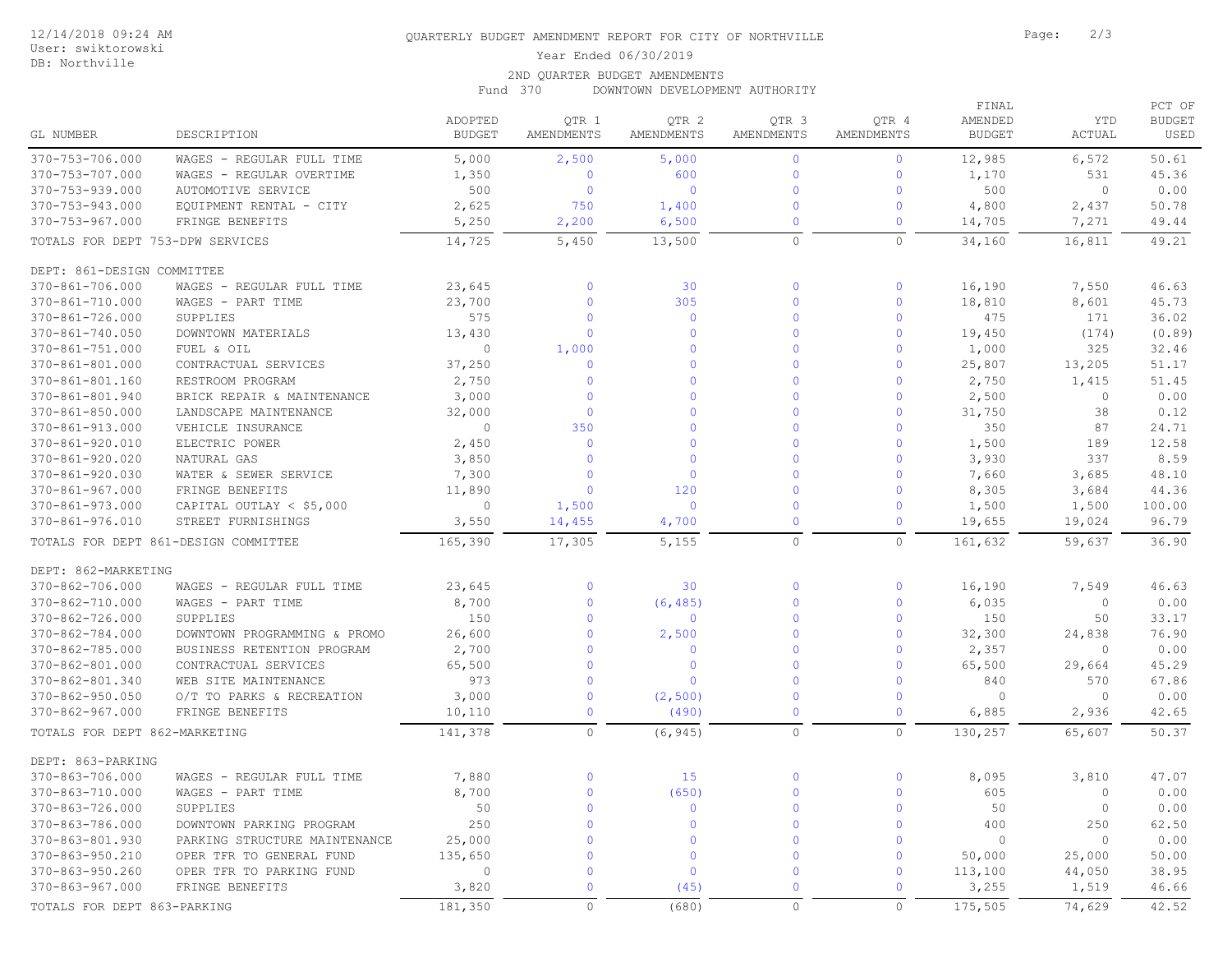#### User: swiktorowski DB: Northville

### QUARTERLY BUDGET AMENDMENT REPORT FOR CITY OF NORTHVILLE **Formulation** Page: 3/3

Year Ended 06/30/2019

#### 2ND QUARTER BUDGET AMENDMENTS

Fund 370 DOWNTOWN DEVELOPMENT AUTHORITY

| GL NUMBER                          | DESCRIPTION                              | ADOPTED<br><b>BUDGET</b> | QTR 1<br>AMENDMENTS | QTR 2<br>AMENDMENTS | QTR 3<br>AMENDMENTS | QTR 4<br>AMENDMENTS | FINAL<br>AMENDED<br><b>BUDGET</b> | YTD<br><b>ACTUAL</b> | PCT OF<br><b>BUDGET</b><br>USED |
|------------------------------------|------------------------------------------|--------------------------|---------------------|---------------------|---------------------|---------------------|-----------------------------------|----------------------|---------------------------------|
| DEPT: 864-ORGANIZATIONAL           |                                          |                          |                     |                     |                     |                     |                                   |                      |                                 |
| $370 - 864 - 706.000$              | WAGES - REGULAR FULL TIME                | 23,645                   | $\Omega$            | 40                  | $\overline{0}$      | $\mathbf 0$         | 20,240                            | 9,490                | 46.89                           |
| 370-864-710.000                    | WAGES - PART TIME                        | 8,700                    | $\mathbf 0$         | (3, 240)            | $\Omega$            | $\mathbf 0$         | 3,020                             | $\circledcirc$       | 0.00                            |
| $370 - 864 - 726.000$              | SUPPLIES                                 | 1,150                    | $\mathbf{0}$        | $\overline{0}$      | $\Omega$            | $\mathbf{0}$        | 1,150                             | 442                  | 38.39                           |
| 370-864-730.000                    | POSTAGE                                  | 175                      | $\mathbf{0}$        | $\mathbf{0}$        | $\Omega$            | $\mathbf{0}$        | 100                               | $\circ$              | 0.00                            |
| 370-864-731.000                    | PUBLICATIONS                             | 65                       | 65                  | $\overline{0}$      | $\Omega$            | $\mathbf 0$         | 130                               | 128                  | 98.40                           |
| 370-864-801.190                    | TECHNOLOGY SUPPORT & SERVICES            | 1,490                    | $\mathbf{0}$        | 431                 | $\Omega$            | $\overline{0}$      | 1,921                             | 1,921                | 99.97                           |
| 370-864-802.010                    | LEGAL SERVICES - GENERAL                 | 2,500                    | $\Omega$            | $\overline{0}$      | $\Omega$            | $\mathbf{0}$        | 3,000                             | 641                  | 21.37                           |
| $370 - 864 - 805.000$              | AUDITING SERVICES                        | 4,690                    | $\Omega$            | $\mathbf 0$         | $\Omega$            | $\mathbf 0$         | 4,930                             | 4,754                | 96.43                           |
| $370 - 864 - 900.000$              | PRINTING & PUBLISHING                    | 975                      | $\Omega$            | 1,000               | $\Omega$            | $\mathbf 0$         | 1,975                             | 1,903                | 96.38                           |
| $370 - 864 - 910.000$              | LIABILITY & PROPERTY INS POOL            | 5,270                    | (1, 490)            | $\overline{0}$      | $\Omega$            | $\mathbf{0}$        | 4,120                             | 2,398                | 58.21                           |
| $370 - 864 - 920.000$              | UTILITIES                                | 1,225                    | $\Omega$            | $\overline{0}$      | $\Omega$            | $\mathbf{0}$        | 1,420                             | 709                  | 49.95                           |
| $370 - 864 - 958.000$              | MEMBERSHIP & DUES                        | 640                      | $\mathbf{0}$        | 380                 | $\Omega$            | $\mathbf 0$         | 1,338                             | 1,338                | 100.00                          |
| $370 - 864 - 960.000$              | EDUCATION & TRAINING                     | 1,750                    | $\mathbf{0}$        | $\overline{0}$      | $\Omega$            | $\overline{0}$      | 1,400                             | $\circ$              | 0.00                            |
| $370 - 864 - 967.000$              | FRINGE BENEFITS                          | 10,110                   | $\Omega$            | (240)               | $\Omega$            | $\mathbf{0}$        | 8,255                             | 3,847                | 46.60                           |
| $370 - 864 - 967.020$              | OVERHEAD - ADMIN & RECORDS               | 10,970                   | $\mathbf 0$         | $\overline{0}$      | $\Omega$            | $\pmb{0}$           | 11,520                            | 5,760                | 50.00                           |
| TOTALS FOR DEPT 864-ORGANIZATIONAL |                                          | 73,355                   | (1, 425)            | (1, 629)            | $\circ$             | $\mathbb O$         | 64,519                            | 33, 331              | 51.66                           |
| DEPT: 865-ECONOMIC DEVELOPMENT     |                                          |                          |                     |                     |                     |                     |                                   |                      |                                 |
| 370-865-706.000                    | WAGES - REGULAR FULL TIME                | $\mathbf 0$              | $\circ$             | 40                  | $\Omega$            | $\mathbf 0$         | 20,240                            | 9,701                | 47.93                           |
| 370-865-710.000                    | WAGES - PART TIME                        | $\circ$                  | $\circ$             | (1, 295)            | $\overline{0}$      | $\mathbf 0$         | 1,210                             | $\circ$              | 0.00                            |
| $370 - 865 - 726.000$              | SUPPLIES                                 | $\Omega$                 | $\mathbf{0}$        | $\overline{0}$      | $\Omega$            | $\mathbf{0}$        | 200                               | 33                   | 16.65                           |
| 370-865-785.000                    | BUSINESS RETENTION PROGRAM               | $\Omega$                 | $\mathbf{0}$        | $\overline{0}$      | $\Omega$            | $\mathbf{0}$        | 1,000                             | $\circ$              | 0.00                            |
| 370-865-801.000                    | CONTRACTUAL SERVICES                     | $\Omega$                 | $\mathbf{0}$        | $\mathbf{0}$        | $\Omega$            | $\mathbf{0}$        | 5,000                             | $\circ$              | 0.00                            |
| $370 - 865 - 803.200$              | PLANNING & DESIGN STUDIES                | $\Omega$                 | $\Omega$            | $\mathbf 0$         | $\Omega$            | $\mathbf 0$         | 25,000                            | $\circ$              | 0.00                            |
| $370 - 865 - 967.000$              | FRINGE BENEFITS                          | $\Omega$                 | $\mathbf{0}$        | (90)                | $\Omega$            | $\mathbf 0$         | 8,115                             | 4,050                | 49.91                           |
|                                    | TOTALS FOR DEPT 865-ECONOMIC DEVELOPMENT | $\circ$                  | $\circ$             | (1, 345)            | $\Omega$            | $\mathbf{0}$        | 60,765                            | 13,784               | 22.69                           |
|                                    |                                          |                          |                     |                     |                     |                     |                                   |                      |                                 |
| DEPT: 945-DEBT SERVICE             |                                          |                          |                     |                     |                     |                     |                                   |                      |                                 |
| $370 - 945 - 950.490$              | OPER TFR TO DEBT SERVICE FUND            | 172,355                  | $\mathbf{0}$        | $\overline{0}$      | $\mathbf{0}$        | $\mathbf 0$         | 173,170                           | 16,585               | 9.58                            |
| TOTALS FOR DEPT 945-DEBT SERVICE   |                                          | 172,355                  | $\circ$             | $\circ$             | $\circ$             | $\mathbf{0}$        | 173,170                           | 16,585               | 9.58                            |
| DEPT: 999-RESERVE ACCOUNTS         |                                          |                          |                     |                     |                     |                     |                                   |                      |                                 |
| 370-999-999.000                    | UNALLOCATED RESERVE                      | 293                      | (233)               | $\overline{0}$      | $\Omega$            | $\mathbf{0}$        | $\circ$                           | $\circ$              | 0.00                            |
|                                    | TOTALS FOR DEPT 999-RESERVE ACCOUNTS     | 293                      | (233)               | $\circ$             | $\circ$             | $\circ$             | $\circ$                           | $\circ$              | 100.00                          |
|                                    |                                          |                          |                     |                     |                     |                     |                                   |                      |                                 |
| TOTAL Expenditures                 |                                          | 748,846                  | 21,097              | 8,056               | $\circ$             | $\circ$             | 800,008                           | 280,384              | 35.05                           |
| TOTAL FOR FUND 370                 |                                          |                          |                     |                     |                     |                     |                                   |                      |                                 |
| REVENUES:                          |                                          | 748,846                  | 21,097              | 8,056               | $\circ$             | $\circ$             | 800,008                           | 690,828              | 86.35                           |
| <b>EXPENDITURES</b>                |                                          | 748,846                  | 21,097              | 8,056               | $\circ$             | $\circ$             | 800,008                           | 280,383              | 35.05                           |
| NET OF REVENUES vs. EXPENDITURES   |                                          | $\circ$                  | $\bigcirc$          | $\circ$             | $\Omega$            | $\Omega$            | $\circ$                           | 410,446              | 0.00                            |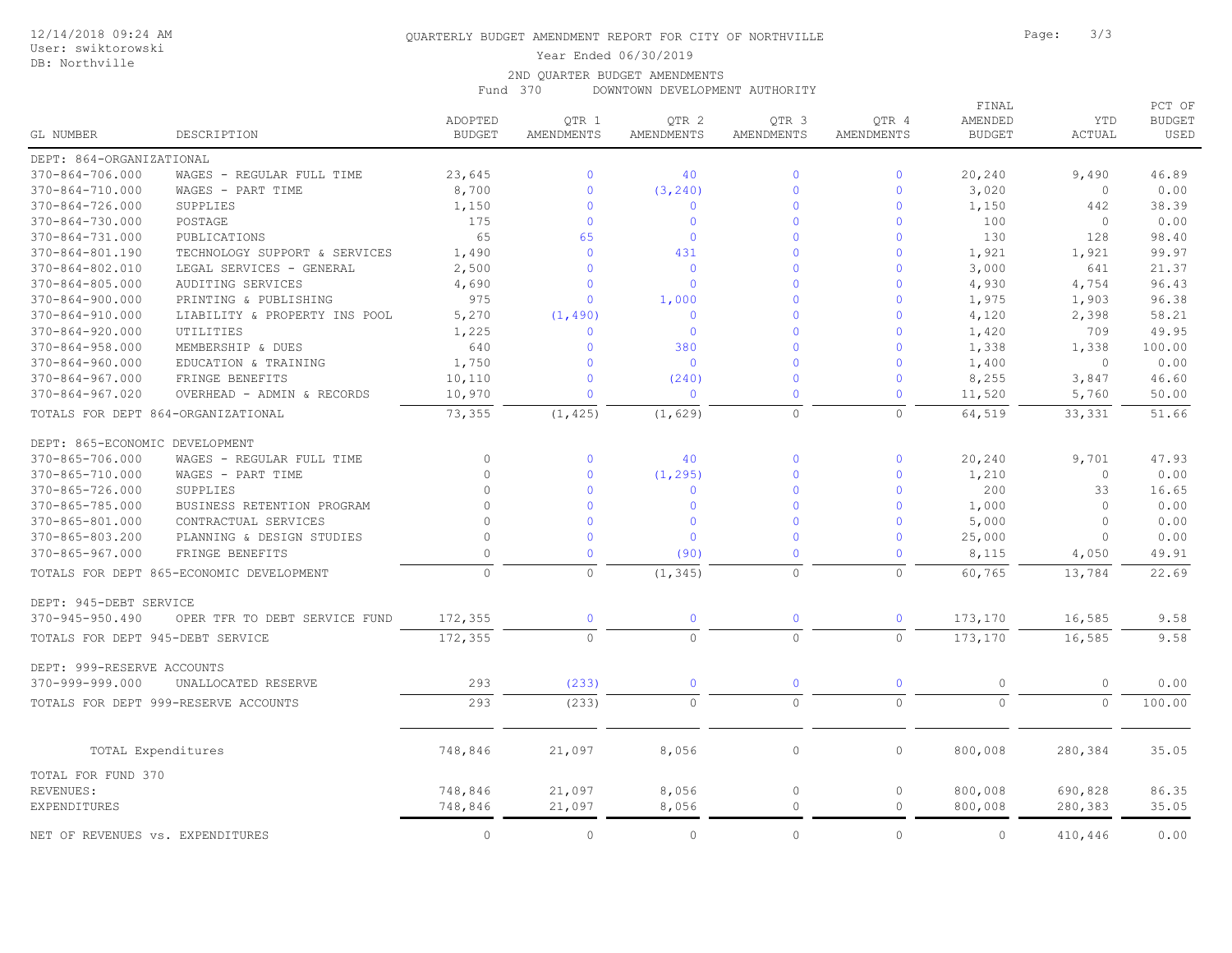# Northville DDA FY 2018-19 Proposed DDA Budget 1st Quarter Budget Explanations

| Line Item #      | <b>Classification</b>                  | <b>Description of Amendment</b>                     | Amount +/-   |
|------------------|----------------------------------------|-----------------------------------------------------|--------------|
| Revenue          |                                        |                                                     |              |
| 370-000-666.00   | Misc. Revenue                          | Sale of Surplus equipment                           | \$1,182      |
| 370-000-667.00   | Insurance Proceeds                     | <b>Insurance Proceeds from damaged planters</b>     | \$6,427      |
| 370-000-664.19   | <b>Investment Earnings - Long Term</b> | Actual revenue distribution amount                  | \$117        |
| <b>DPW</b>       |                                        |                                                     |              |
| 370-753-706.00   | <b>Wages - Regular Full Time</b>       | Additional charges assigned to DDA over prior years | \$5,000      |
| 370-753-707.00   | <b>Wages - Overtime</b>                | Additional charges assigned to DDA over prior years | \$600        |
| 370-753-943.00   | Equipment rental                       | Additional charges assigned to DDA over prior years | \$1,400      |
| 370-753-967.00   | <b>Fringe Benefits</b>                 | Additional charges assigned to DDA over prior years | \$6,500      |
| <b>Design</b>    |                                        |                                                     |              |
| 370-861-706.00   | <b>Wages - Regular Full Time</b>       | Pay adjustment                                      | \$30         |
| 370-861-710.00   | <b>Wages-Part Time</b>                 | Pay adjustment                                      | 305          |
| 370-861-967.00   | <b>Fringe Benefits</b>                 | Pay adjustment                                      | \$120        |
| 370-861-976.01   | <b>Street Furnishings</b>              | Purchase of US Flags                                | \$4,700      |
| <b>Marketing</b> |                                        |                                                     |              |
| 370-862-706.00   | <b>Wages - Regular Full Time</b>       | Pay adjustment                                      | \$30         |
| 370-862-710.00   | Wage - Part Time                       | Pay adjustment                                      | $($ \$6,485) |
| 370-862-784.00   | Downtown Programs & Promotions         | Moved contribution to P & R for Tunes for Tuesday   | \$2,500      |
| 370-862-950.05   | OT to Parks and Recreation             | Moved contribution from OT to Downtown Promotions   | (\$2,500)    |
| 370-862-967.00   | Fringe Benefits                        | Pay Adjustment                                      | (\$490)      |
| <b>Parking</b>   |                                        |                                                     |              |
| 370-863-706.00   | <b>Wages - Regular Full Time</b>       | Pay adjustment                                      | \$15         |
| 370-863-710.00   | <b>Wages - Part Time</b>               | Pay adjustment                                      | (\$650)      |
| 370-863-967.00   | Fringe Benefits                        | Pay adjustment                                      | (\$45)       |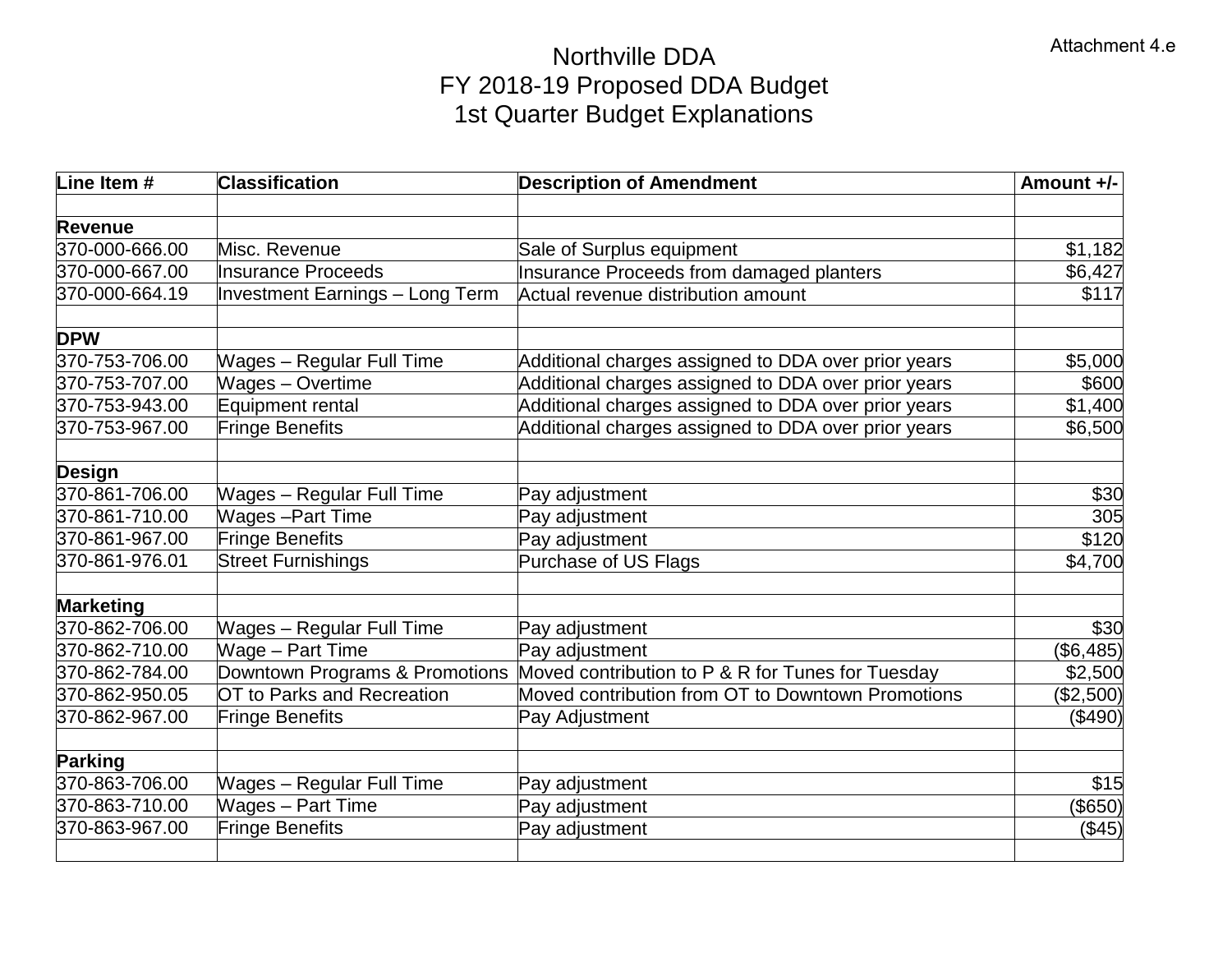| Organizational                |                                  |                                 |           |
|-------------------------------|----------------------------------|---------------------------------|-----------|
| 370-864-706.00                | <b>Wages - Regular Full Time</b> | Pay adjustment                  | \$40      |
| 370-864-710.00                | <b>Wages - Part Time</b>         | Pay adjustment                  | (\$3,200) |
| 370-864-801.19                | <b>Technology Services</b>       | <b>Computer Repair Service</b>  | \$431     |
| 370-864-864.00                | Printing and Publishing          | Copies and Color Copies         | \$1,000   |
| 370-864-958.00                | Membership and Dues              | National Main Street Membership | \$380     |
| 370-864-967.00                | <b>Fringe Benefits</b>           | Pay adjustment                  | (\$240)   |
| Economic Dev.                 |                                  |                                 |           |
| 370-865-706.00                | <b>Wages – Regular Full Time</b> | Pay adjustment                  | \$40      |
| 370-865-710.00                | <b>Wages - Part Time</b>         | Pay adjustment                  | (\$1,295) |
| 370-865-967.00                | <b>Fringe Benefits</b>           | Pay adjustment                  | (\$90)    |
| Total 2 <sup>nd</sup> quarter |                                  |                                 | (\$530)   |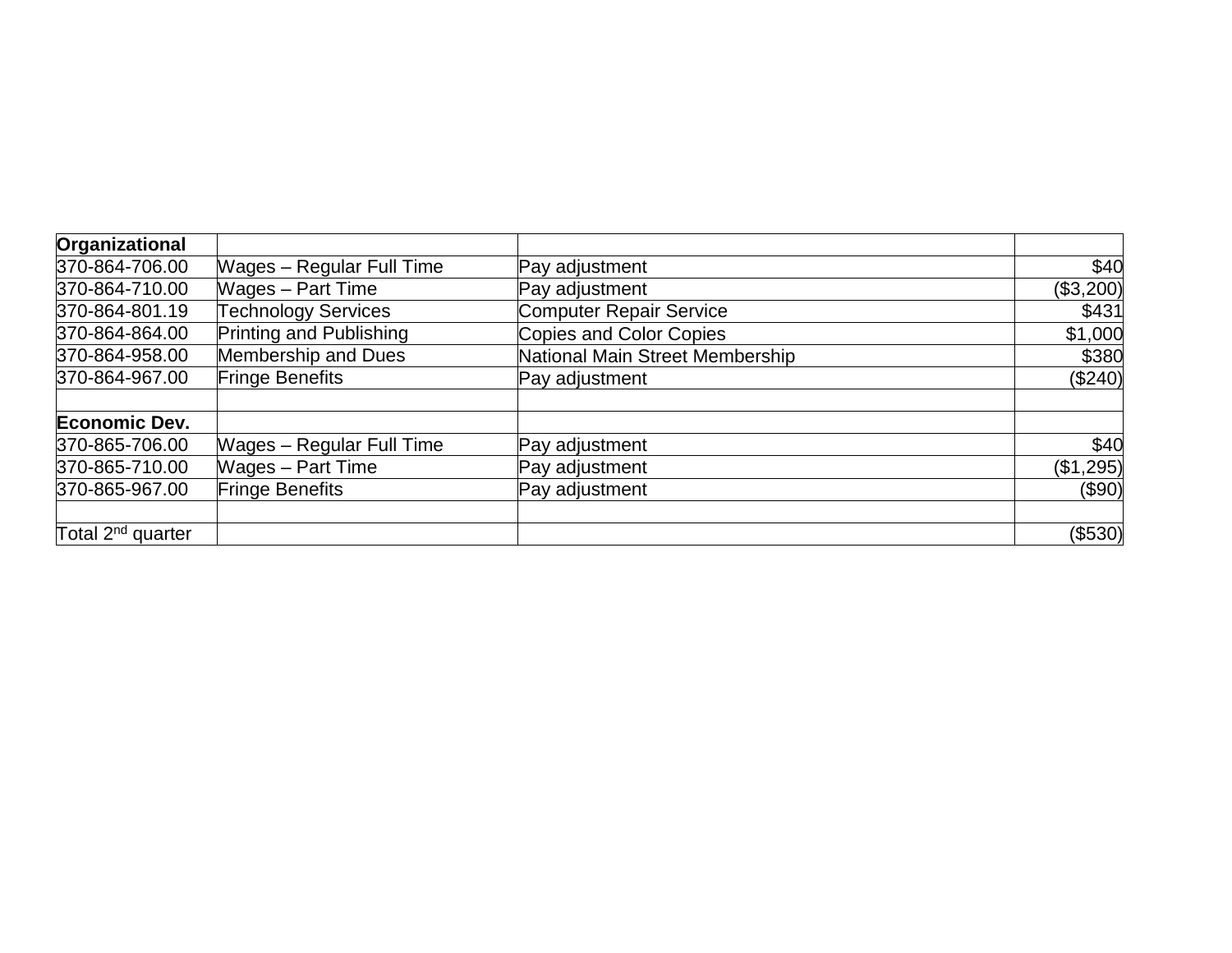# Attachment 5

# **DDA Communications**



**To: DDA Board of Directors**

**From: Lori Ward, DDA Director**

**Subject: DDA Goals and Objectives 2019-20**

**Date: December 18, 2018**

# **Background:**

This year the DDA staff has approached the Goals and Objectives in a different way, focusing on the projects that will be accomplished in this fiscal year starting on July 1, 2019. The Goals and Objectives are for Fiscal year 2019-20 only. This means that any project that is scheduled to be completed in Budget year 2018-19 was eliminated. In addition, staff has eliminated typical operational issues like preparing a budget, representing the DDA at meetings, staffing/personnel.

Staff distributed the Draft Goals and Objectives to each of the Committee Chairs for review and input. Their comments were incorporated into the Draft Plan. In addition, staff met with the Organizational Committee to discuss the new format for the Goals and Objectives and to review them prior to the DDA Board meeting.

## **Recommendation:**

Staff recommends that the DDA Board of Directors approve the DDA Goals and Objectives for 2019-10 and forward them to the Northville City Council for review and approval.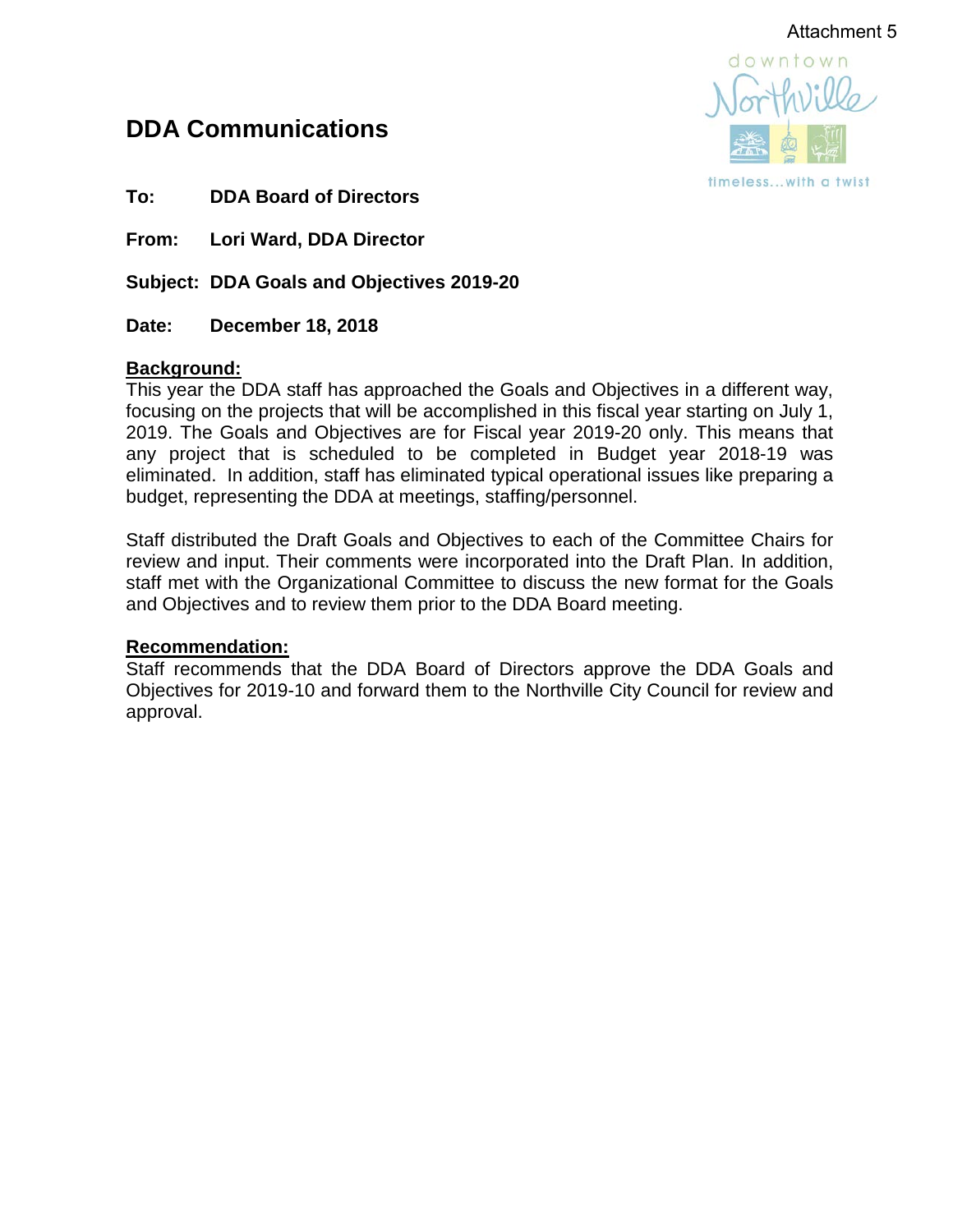# Northville Downtown Development Authority FY 2019-20 Goals and Objectives

The work of all committees will support the implementation of the vision created during the Updated Strategic Planning process.

| Goal                                                                                                                                                                                                             | <b>Objective</b>                                                                                                                                               | <b>Action Steps</b>                                                                                                                                                                                                                                                                                                                                                                                                                              |
|------------------------------------------------------------------------------------------------------------------------------------------------------------------------------------------------------------------|----------------------------------------------------------------------------------------------------------------------------------------------------------------|--------------------------------------------------------------------------------------------------------------------------------------------------------------------------------------------------------------------------------------------------------------------------------------------------------------------------------------------------------------------------------------------------------------------------------------------------|
| <b>Organization Committee</b><br>Evaluate the operational<br>structure and funding of<br>the DDA.                                                                                                                | Review options available to the<br>DDA to strengthen the DDA's<br>financial position and ability to<br>facilitate projects that could<br>enhance the downtown. | Evaluate the benefits and impacts of establishing a<br>Principal Shopping District to help fund DDA<br>marketing initiatives.<br>Review and evaluate cost sharing arrangements<br>Ξ<br>with the City.<br>Explore grants and other funding options for<br>٠<br>DDA projects and programs.                                                                                                                                                         |
| <b>Organization Committee</b><br>Ensure the successful<br>and smooth operation of<br>the DDA.                                                                                                                    | Oversee the daily<br>administrative duties required<br>to effectively operate the DDA<br>office.                                                               | Ensure DDA compliance with new legislative<br>п<br>requirement impacting TIF capture.<br>Review Committee structure to ensure Board<br>$\blacksquare$<br>members are engaged and active participants in<br>the Committee's efforts.                                                                                                                                                                                                              |
| Design Committee:<br>Implement Wayfinding<br>and Signage Systems for<br>Downtown to assist<br>residents and visitors in<br>navigating our community<br>and in learning about<br>Northville's unique<br>heritage. | Work with other Northville<br>Organizations to develop<br><b>Historic Marking Program</b>                                                                      | Using the design standards developed in the<br>$\blacksquare$<br>Wayfinding and Signage Program, work with the<br>Historical Society to develop prototype for Historic<br>Markers Program to tell Northville's unique story.<br>Research funding sources to assist with the<br>٠<br>implementation of the Historic Markers<br>program.<br>Implement, where appropriate mural projects that<br>Ξ<br>receive the support of the community and HDC. |
|                                                                                                                                                                                                                  | Add additional directory<br>locations in the Downtown                                                                                                          | Acquire Easement to allow design and installation<br>of a wall mounted directory sign near the Comerica<br><b>Community Connection.</b>                                                                                                                                                                                                                                                                                                          |
| Design Committee:<br>Develop sponsorship<br>and memorial program                                                                                                                                                 | Develop guidelines to<br>allow for sponsorship of<br>street furnishings.                                                                                       | Retire old program, return plaques.<br>$\blacksquare$<br>Develop guidelines for new program to allow the<br>٠<br>sponsorship of street furnishings and trees.                                                                                                                                                                                                                                                                                    |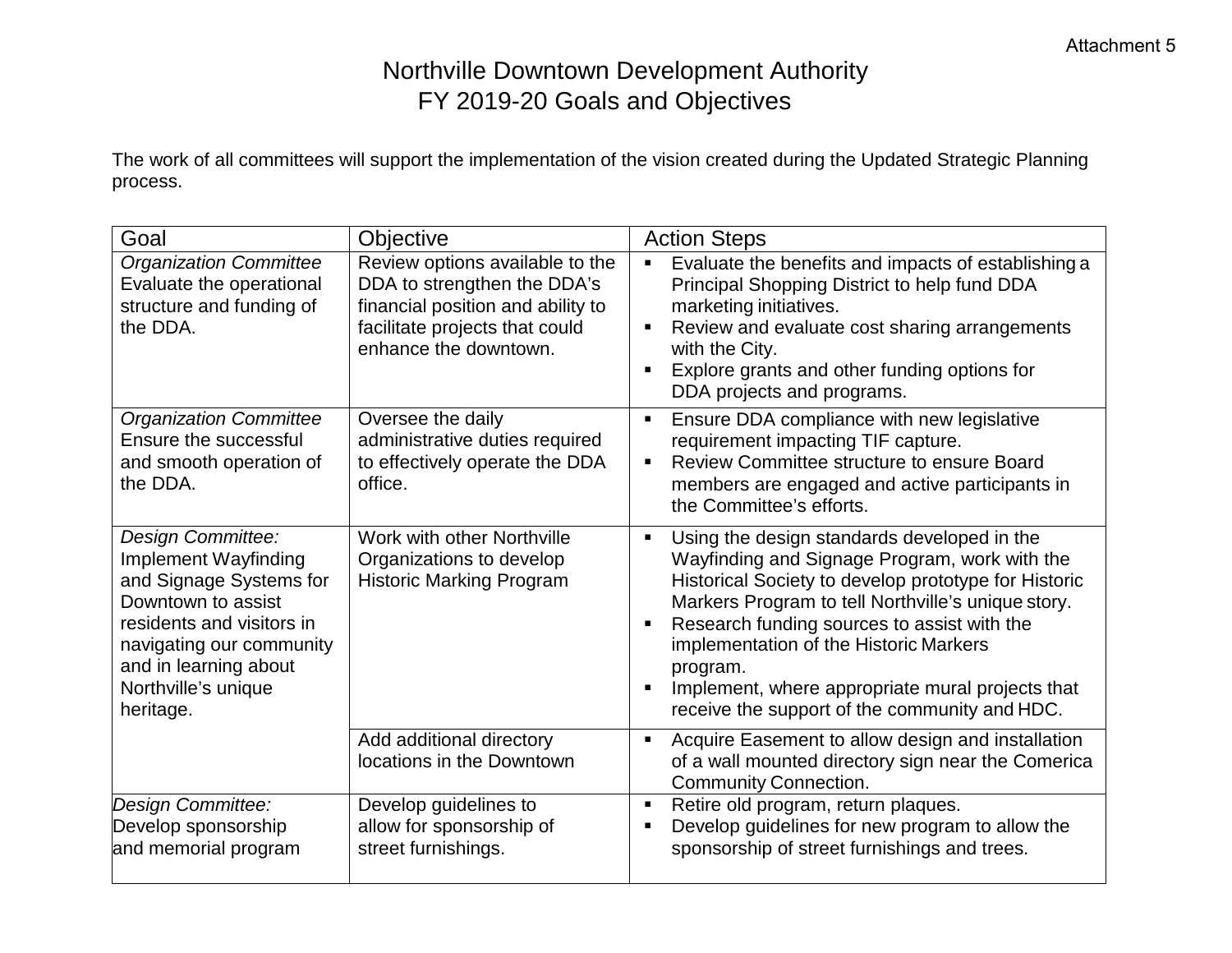| <b>Design Committee:</b><br>Continue to develop<br>connections in the<br>Downtown area that make<br>the Downtown more<br>accessible and easier to<br>navigate. | Continue to explore creation<br>of<br>physical<br>link<br>from<br>Downtown to Ford Field and<br>other areas.             | Work with Parks and Recreation Department<br>and Northville Rotary to explore design<br>solutions and funding options to visually and<br>physically link Ford Field with the Downtown.<br>Explore foundation or other grant support<br>for project.                                                                                                                                                                                                                                                                             |
|----------------------------------------------------------------------------------------------------------------------------------------------------------------|--------------------------------------------------------------------------------------------------------------------------|---------------------------------------------------------------------------------------------------------------------------------------------------------------------------------------------------------------------------------------------------------------------------------------------------------------------------------------------------------------------------------------------------------------------------------------------------------------------------------------------------------------------------------|
|                                                                                                                                                                | Continue<br>promote<br>to<br>and<br>develop Northville as a non-<br>motorized community.                                 | Encourage citizens to ride, for recreation<br>Ξ<br>and for their health, including the placement<br>of more bicycle racks.                                                                                                                                                                                                                                                                                                                                                                                                      |
|                                                                                                                                                                | Provide high quality<br>maintenance in the Downtown<br>and ensure that the<br>infrastructure systems are<br>operational. | Work with DPW staff to perform regular<br>п<br>maintenance items including: painting and repair of<br>trash receptacles, planters, drinking fountains and<br>other furnishings.<br>Supervise seasonal maintenance staff responsible<br>٠<br>for daily upkeep of the Downtown.<br>Oversee contractor routine maintenance of<br>irrigation system and snow melt systems, tree<br>pruning, holiday lighting, and other repairs as<br>necessary.<br>Explore opportunities to contract maintenance<br>work out with outside vendors. |
|                                                                                                                                                                | Continue to Replace High<br>Pressure Sodium lighting in<br>the Downtown with Energy<br>efficient lighting.               | Develop and Implement phasing plan for the<br>п<br>replacement of High Pressure Sodium lights in the<br>downtown with high efficiency Induction lighting.<br>Review options to replace parking lot lighting with<br>п<br>high efficiency lighting.                                                                                                                                                                                                                                                                              |
| Design Committee:<br>Create energy efficient<br>and environmentally<br>friendly Downtown.                                                                      | Provide recycling opportunities<br>for visitors.                                                                         | Purchase recycling receptacles to install in<br>high traffic locations, particularly for special<br>events.                                                                                                                                                                                                                                                                                                                                                                                                                     |
|                                                                                                                                                                | Participate in sustainable<br>practices with the City of<br>Northville                                                   | Explore projects and operational methods that<br>provide energy efficiency and positively impact<br>the environment.                                                                                                                                                                                                                                                                                                                                                                                                            |
|                                                                                                                                                                | Monitor parking occupancy in<br>parking decks, lots, and on-<br>street.                                                  | Investigate/implement other high tech options of<br>collecting parking count data to provide accurate<br>and comprehensive information.<br>Develop a parking app using parking count data<br>collected.<br>Improve buffering of the surface parking lots.                                                                                                                                                                                                                                                                       |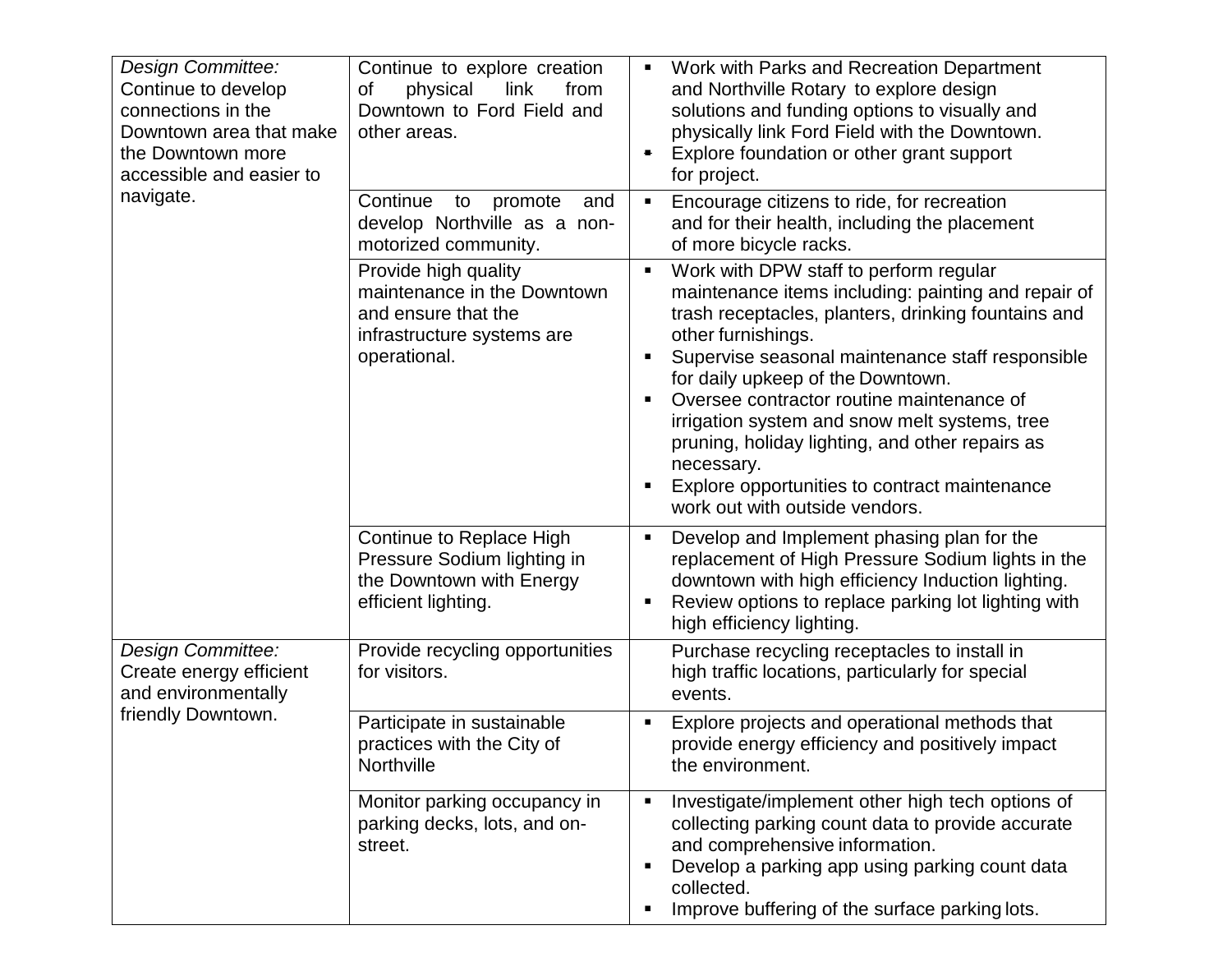| <b>Parking Committee:</b><br>Ensure adequate, safe<br>aesthetically pleasing<br>parking to support the<br>Downtown.                       | Maintain and repair of<br>existing parking lots and<br>decks as required.           | Begin the renovation of the Cady Street and<br>$\blacksquare$<br>MainCentre parking decks as adopted in the<br>Carl Walker Report.<br>Define responsibilities for maintenance and upkeep<br>п<br>of the parking system.<br>Develop new program/plan to address<br>$\blacksquare$<br>management of the lower level residential parking<br>at the MainCentre Parking Deck.<br>Convert Parking lot/deck parking to high efficiency<br>п<br>lighting. |
|-------------------------------------------------------------------------------------------------------------------------------------------|-------------------------------------------------------------------------------------|---------------------------------------------------------------------------------------------------------------------------------------------------------------------------------------------------------------------------------------------------------------------------------------------------------------------------------------------------------------------------------------------------------------------------------------------------|
| <b>Marketing Committee:</b><br>Attract more people to<br>Downtown.                                                                        | Promote the Downtown as a<br>destination for shopping,<br>design and entertainment. | Work with Marketing Consultant and Marketing Mix<br>$\blacksquare$<br>Committee to develop annual advertising and<br>public relations plan for Downtown.<br>Monitor analytics to evaluate the effectiveness of<br>п<br>the various marketing efforts.<br>Update the DDA website.<br>п                                                                                                                                                             |
|                                                                                                                                           | Attract more visitors to the<br>Downtown area for events.                           | Evaluate the DDA's role in Special Events.<br>п<br>Oversee the rental of Town Square and<br>п<br>encourage additional use of the facility.                                                                                                                                                                                                                                                                                                        |
|                                                                                                                                           | Attract potential new<br>businesses to the<br>Downtown Area                         | Have ongoing discussions with property owners to<br>$\blacksquare$<br>determine when vacancies will be occurring in the<br>Downtown and assist owners in filling those<br>spaces.<br>Actively Market Available Properties.<br>п                                                                                                                                                                                                                   |
| <b>Economic Development</b><br>Committee<br>Leverage market<br>opportunities to attract<br>new development and<br>redevelopment projects. | Attract potential developers<br>and investors to the<br>Downtown Area.              | Utilize Target Market Analysis, provided as part of<br>п<br>the Update Strategic Plan, to attract developers to<br>Northville.<br>Prepare an Executive Summary of Retail and<br>п<br><b>Residential Target Market Analysis.</b><br>Informational meeting with local realtors and<br>$\blacksquare$<br>regional developers to provide information on<br>available development sites and incentives.                                                |
|                                                                                                                                           | Support existing downtown<br>businesses.                                            | Provide workshops and training opportunities<br>п<br>that provide downtown businesses support<br>and skills to compete in the market.                                                                                                                                                                                                                                                                                                             |